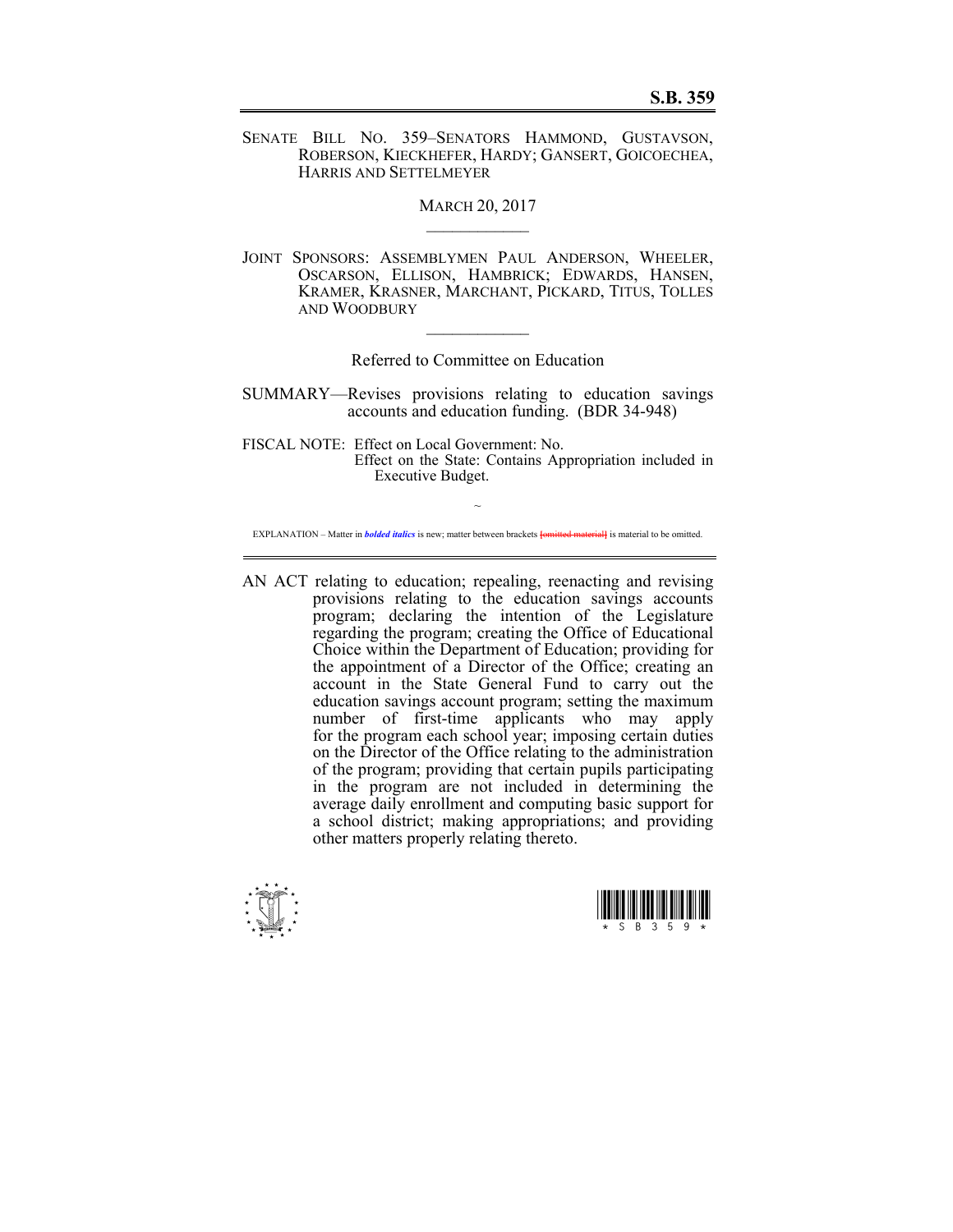## **Legislative Counsel's Digest:**

1 Senate Bill No. 302 (S.B. 302) of the 78th Session of the Nevada Legislature<br>2 established the education savings accounts program, pursuant to which grants of 2 established the education savings accounts program, pursuant to which grants of money are made to certain parents on behalf of their children to defray the cost of 3 money are made to certain parents on behalf of their children to defray the cost of instruction outside the public school system. (Chapter 332, Statutes of Nevada 4 instruction outside the public school system. (Chapter 332, Statutes of Nevada<br>5 2015, p. 1824; NRS 353B.700-353B.930) Following a legal challenge of S.B. 302,<br>6 the Nevada Supreme Court held in *Schwartz v. Lopez*, 132 5 2015, p. 1824; NRS 353B.700-353B.930) Following a legal challenge of S.B. 302, 6 the Nevada Supreme Court held in *Schwartz v. Lopez*, 132 Nev. Adv. Op. 73, 382 7 P.3d 886 (2016), that the legislation was valid under Section 2 of Article 11 of the 8 Nevada Constitution, which requires a uniform system of common schools, and 9 under Section 10 of Article 11 of the Nevada Constitution which prohibits the use 9 under Section 10 of Article 11 of the Nevada Constitution, which prohibits the use 10 of public money for a sectarian purpose. However, the Nevada Supreme Court 11 found that the Legislature did not make an appropriation for the support of the education savings accounts program and held that the use of any money 12 education savings accounts program and held that the use of any money 13 appropriated for K-12 public education for the education savings accounts program 13 appropriated for K-12 public education for the education savings accounts program 14 would violate Sections 2 and 6 of Article 11 of the Nevada Constitution. The Court 15 enjoined the enforcement of section 16 of S.B. 302, which amended NRS 387.124 16 to require that all money deposited in education savings accounts be subtracted 17 from each school district's quarterly apportionments from the State Distributive 17 from each school district's quarterly apportionments from the State Distributive School Account. 18 School Account.<br>19 In response t

19 In response to the *Schwartz* decision, **section 39** of this bill appropriates money 20 to fund the operation of the education savings accounts program for the 2017-2019<br>
21 biennium. **Section 4** of this bill amends existing law to remove the provisions<br>
22 which were enjoined by the Nevada Supreme Court biennium. **Section 4** of this bill amends existing law to remove the provisions 22 which were enjoined by the Nevada Supreme Court in *Schwartz*. **Section 42** of this 23 bill repeals the existing provisions relating to the program and reenacts the 24 provisions with some revisions. Existing law gives the State Treasurer the 25 responsibility to oversee the program. (NRS 353B.820, 353B.850) **Section 14** of 26 the bill instead creates the Office of Educational Choice within the Department of Education with a Director who is responsible for the administration of the program. In addition, **sections 21, 35 and 36** of this bill make the Office responsible for the administration of the Nevada Educational Choice Scholarship Program which 30 provides certain tax incentives to organizations that provide grants for certain pupils to attend schools which require some type of payment. (NRS 388D.270) All responsibilities previously carried out by the State Treas 31 pupils to attend schools which require some type of payment. (NRS 388D.270) All 32 responsibilities previously carried out by the State Treasurer are required by this 33 bill to be carried out by the Director. **Section 41** of this bill makes the regulations adopted by the State Treasurer continue in effect until the Director amends or 35 replaces them, and allows the Director to enforce the regulations. In addition, any 36 existing contracts made by the State Treasurer become binding upon the Director.

37 The appropriation for the education savings accounts program in **section 39** of 38 this bill is made to the Office of Educational Choice and will be deposited to the 39 Account for Educational Choice, which is created in the State General Fund by 40 section 22 of this bill. Section 22 requires the Account to be administered by the 40 **section 22** of this bill. **Section 22** requires the Account to be administered by the 41 Director of the Office of Educational Choice and authorizes the Director to accept 42 gifts and grants for deposit in the Account. **Section 22** also: (1) restricts the use of 42 gifts and grants for deposit in the Account. **Section 22** also: (1) restricts the use of 43 the money in the Account to making grants under the education savings accounts 44 program, to pay for the administrative costs of the Office of Educational Choice 44 program, to pay for the administrative costs of the Office of Educational Choice<br>45 and for other purposes authorized by the Legislature: and (2) authorizes any money  $45$  and for other purposes authorized by the Legislature; and (2) authorizes any money  $46$  in the Account for expenditure as a continuing appropriation for such purposes 46 in the Account for expenditure as a continuing appropriation for such purposes.<br>47 **Section 25** of this bill requires the reversion of any balance remaining in an 47 **Section 25** of this bill requires the reversion of any balance remaining in an education savings account that has been terminated or not renewed to the Account 48 education savings account that has been terminated or not renewed to the Account 49 for Educational Choice 49 for Educational Choice.<br>50 **Sections 23 and 40** 

50 **Sections 23 and 40** of this bill limit the number of grants that may be made in a 51 school year to first-time applicants in a school district under the education savings 51 school year to first-time applicants in a school district under the education savings accounts program. In addition, when more applications are received than money is available, **section 27** of this bill requires grants accounts program. In addition, when more applications are received than money is 53 available, **section 27** of this bill requires grants to be awarded in the order in which 54 applications are approved **Section 24** of this bill requires the Director of the Office 54 applications are approved. **Section 24** of this bill requires the Director of the Office



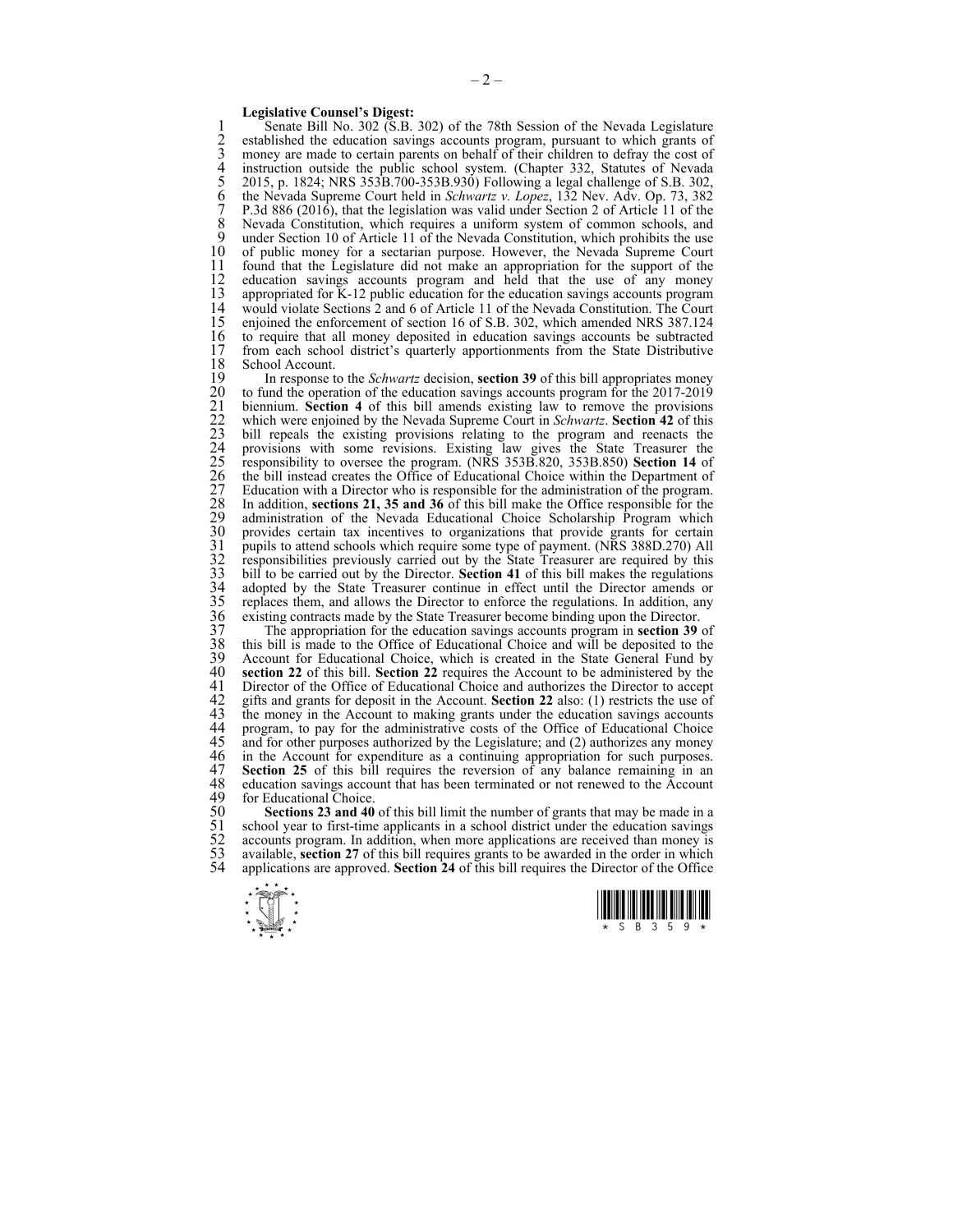55 of Educational Choice to comply with the State Budget Act in administering the program and, as part of the budgeting process, to estimate the amount of money 56 program and, as part of the budgeting process, to estimate the amount of money<br>57 required for the program for each biennium. Section 25 of this bill allows the 57 required for the program for each biennium. **Section 25** of this bill allows the 58 Director to enter into an agreement to establish an education savings account 59 without a guarantee that money will be deposited into the account. No agreement 59 without a guarantee that money will be deposited into the account. No agreement 60 may obligate the State to make a grant in excess of the amount appropriated or authorized for the education savings accounts program. 61 authorized for the education savings accounts program.<br>62 Under existing law, for a child's parents to be

62 Under existing law, for a child's parents to be eligible to enter into an  $63$  agreement to establish an education savings account for the child, the child must be 63 agreement to establish an education savings account for the child, the child must be 64 required by law to attend public school and must have been enrolled in a public 64 required by law to attend public school and must have been enrolled in a public 65 school in Nevada for not less than 100 school days without interruption during the 66 period immediately preceding the establishment of the education savings account. 67 (NRS 353B.850) During the 29th Special Session of the Nevada Legislature, the 68 Legislature passed a concurrent resolution that declared and expressed that it was 69 the Legislature's purpose and intent in enacting the education savings account 70 program in S.B. 302 to allow the establishment of education savings accounts for<br>71 children who are at least 5 years of age and less than 7 years of age and children of<br>72 active duty members of the military, regardles children who are at least 5 years of age and less than 7 years of age and children of active duty members of the military, regardless of whether those children had been 73 enrolled in a public school in Nevada for at least 100 school days without 74 interruption preceding the establishment of an education savings account for such a 75 child. (File Number 6, Statutes of Nevada 2015, 29th Special Session, p. 72; NAC 76 385.5527) **Section 25** of this bill codifies the Legislature's stated purpose and intent concerning the participation of those children in the education savings account 78 program. **Section 25** also changes the requirement from 100 school days without 79 interruption to two consecutive quarters of public school or its equivalent.

80 Existing law limits the use of money deposited in an education savings account 81 to payment of certain instruction, materials and services provided by persons, 81 to payment of certain instruction, materials and services provided by persons, 82 programs or entities that participate in the education savings accounts program. 82 programs or entities that participate in the education savings accounts program, who are known as participating entities. (NRS 353B.870) A person, program or 83 who are known as participating entities. (NRS 353B.870)  $\overline{A}$  person, program or 84 entity who wishes to become a participating entity is required to submit an 84 entity who wishes to become a participating entity is required to submit an 85 application to the Director of the Office of Educational Choice for approval. The 85 application to the Director of the Office of Educational Choice for approval. The 86 Director may refuse to allow a participating entity to continue participating in the 87 program in certain circumstances. (NRS 353B.900) **Sections 13, 16 and 30** of this 87 program in certain circumstances. (NRS 353B.900) **Sections 13, 16 and 30** of this 88 bill allow the Director to approve as a participating entity in the program a person 89 or entity that is located outside Nevada or that meets criteria established by the 89 or entity that is located outside Nevada or that meets criteria established by the 90 Director for participation in the program. 90 Director for participation in the program.<br>91 Existing law requires each school

91 Existing law requires each school district to report to the Department of Peartment of pupils in the school 92 Education on a quarterly basis the average daily enrollment of pupils in the school 92 Education on a quarterly basis the average daily enrollment of pupils in the school district. The enrollment of pupils in each school district is used to calculate the 93 district. The enrollment of pupils in each school district is used to calculate the 94 basic support guarantee that will be provided per pupil for each district. Existing 95 law also includes a "hold harmless" provision, pursuant to which a school district 95 law also includes a "hold harmless" provision, pursuant to which a school district 96 with a significant decline in enrollment is protected against a corresponding 96 with a significant decline in enrollment is protected against a corresponding 97 reduction in apportionments from the State Distributive School Account. (NRS 97 reduction in apportionments from the State Distributive School Account. (NRS<br>98 387.1223) Section 3 of this bill provides that children in the school district who are 98 387.1223) **Section 3** of this bill provides that children in the school district who are 99 receiving grants from the education savings accounts program are not to be 100 included in the count of pupils in a school district in determining enrollment or for 100 included in the count of pupils in a school district in determining enrollment or for 101 the purpose of computing basic support the purpose of computing basic support.



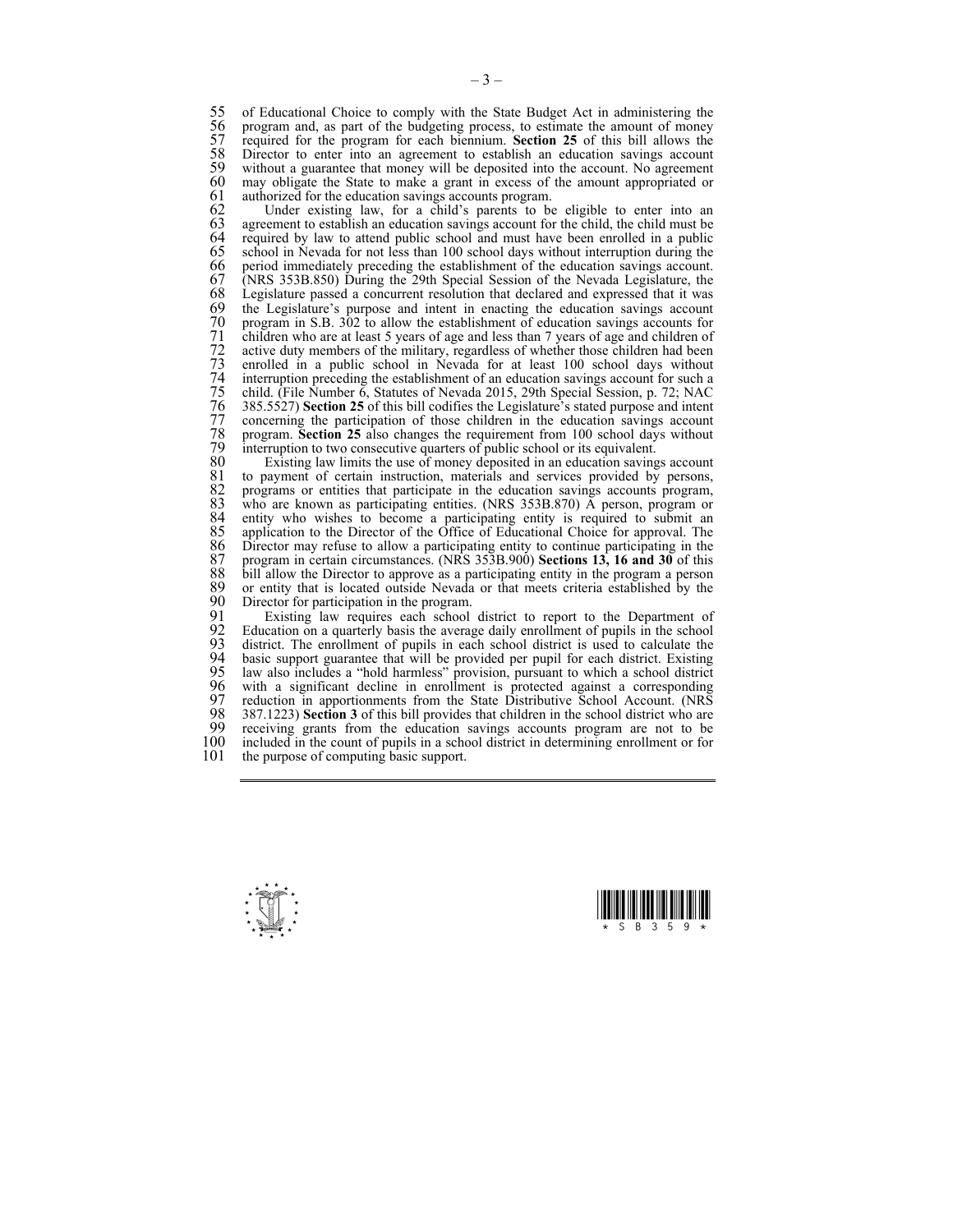## THE PEOPLE OF THE STATE OF NEVADA, REPRESENTED IN SENATE AND ASSEMBLY, DO ENACT AS FOLLOWS:

1 **Section 1.** NRS 385.007 is hereby amended to read as follows:<br>2 385,007 As used in this title unless the context otherwise 2 385.007 As used in this title, unless the context otherwise  $\begin{bmatrix} 3 \\ 4 \end{bmatrix}$  requires:

1. "Achievement charter school" means a public school 5 operated by a charter management organization, as defined in NRS 6 388B.020, an educational management organization, as defined in 7 NRS 388B.030, or other person pursuant to a contract with the 8 Achievement School District pursuant to NRS 388B.210 and subject 9 to the provisions of chapter 388B of NRS.

10 2. "Department" means the Department of Education.

11 3. "Homeschooled child" means a child who receives 12 instruction at home and who is exempt from compulsory attendance 13 pursuant to NRS 392.070, but does not include an opt-in child.

14 4. "Limited English proficient" has the meaning ascribed to it 15 in 20 U.S.C. § 7801(25).

16 5. "Opt-in child" means a child for whom an education savings 17 account has been established pursuant to **[**NRS 353B.850,**]** *section*  18 *25 of this act,* who is not enrolled full-time in a public or private 19 school and who receives all or a portion of his or her instruction 20 from a participating entity, as defined in **[**NRS 353B.750.**]** *section*  21 *16 of this act.*

22 6. "Public schools" means all kindergartens and elementary 23 schools, junior high schools and middle schools, high schools, 24 charter schools and any other schools, classes and educational 25 programs which receive their support through public taxation and, 26 except for charter schools, whose textbooks and courses of study are 27 under the control of the State Board.

28 7. "State Board" means the State Board of Education.

"University school for profoundly gifted pupils" has the 30 meaning ascribed to it in NRS 388C.040.

31 **Sec. 2.** NRS 387.045 is hereby amended to read as follows:

32 387.045 Except as otherwise provided in **[**NRS 353B.700 to 33 353B.930, inclusive:**]** *sections 19 to 33, inclusive, of this act:*

34 1. No portion of the public school funds or of the money 35 specially appropriated for the purpose of public schools shall be 36 devoted to any other object or purpose.

37 2. No portion of the public school funds shall in any way be 38 segregated, divided or set apart for the use or benefit of any 39 sectarian or secular society or association.

40 **Sec. 3.** NRS 387.1223 is hereby amended to read as follows:

41 387.1223 1. On or before October 1, January 1, April 1 and 42 July 1, each school district shall report to the Department, in the



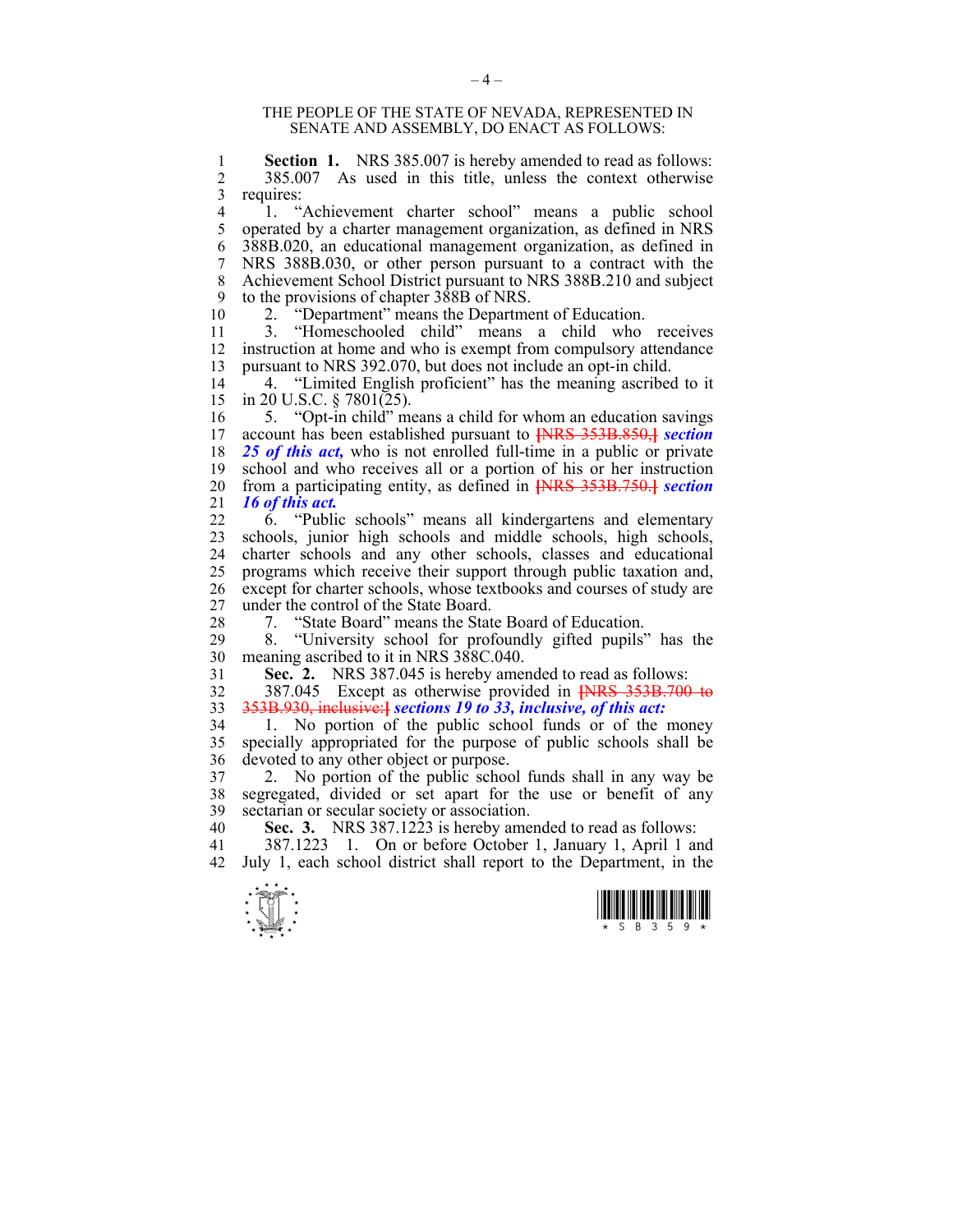1 form prescribed by the Department, the average daily enrollment of 2 pupils pursuant to this section for the immediately preceding quarter 2 pupils pursuant to this section for the immediately preceding quarter 3 of the school year.

4 2. Except as otherwise provided in **[**subsection 3,**]** *this section, the* basic support of each school district must be computed by:

6 (a) Multiplying the basic support guarantee per pupil established 7 for that school district for that school year by the sum of:

8 (1) Six-tenths the count of pupils enrolled in the kindergarten 9 department, based on the average daily enrollment of those pupils 10 during the quarter, including, without limitation, the count of pupils 11 who reside in the county and are enrolled in any charter school.

12 (2) The count of pupils enrolled in grades 1 to 12, inclusive, 13 based on the average daily enrollment of those pupils during the 14 quarter, including, without limitation, the count of pupils who reside 15 in the county and are enrolled in any charter school and the count of 16 pupils who are enrolled in a university school for profoundly gifted 17 pupils located in the county.

18 (3) The count of pupils not included under subparagraph (1) 19 or (2) who are enrolled full-time in a program of distance education 20 provided by that school district, a charter school located within that 21 school district or a university school for profoundly gifted pupils, 22 based on the average daily enrollment of those pupils during the 23 quarter.

24 (4) The count of pupils who reside in the county and are  $25$  enrolled<sup> $\cdot$ </sup>

26 (I) In a public school of the school district and are 27 concurrently enrolled part-time in a program of distance education 28 provided by another school district or a charter school or receiving a 29 portion of his or her instruction from a participating entity, as 30 defined in **[**NRS 353B.750,**]** *section 16 of this act,* based on the 31 average daily enrollment of those pupils during the quarter.

32 (II) In a charter school and are concurrently enrolled part-33 time in a program of distance education provided by a school district 34 or another charter school or receiving a portion of his or her 35 instruction from a participating entity, as defined in **[**NRS 36 353B.750,**]** *section 16 of this act,* based on the average daily 37 enrollment of those pupils during the quarter.

38 (5) The count of pupils not included under subparagraph (1), 39 (2), (3) or (4), who are receiving special education pursuant to the 40 provisions of NRS 388.417 to 388.469, inclusive, and 388.5251 to 41 388.5267, inclusive, based on the average daily enrollment of those 42 pupils during the quarter and excluding the count of pupils who 43 have not attained the age of 5 years and who are receiving special 44 education pursuant to NRS 388.435.



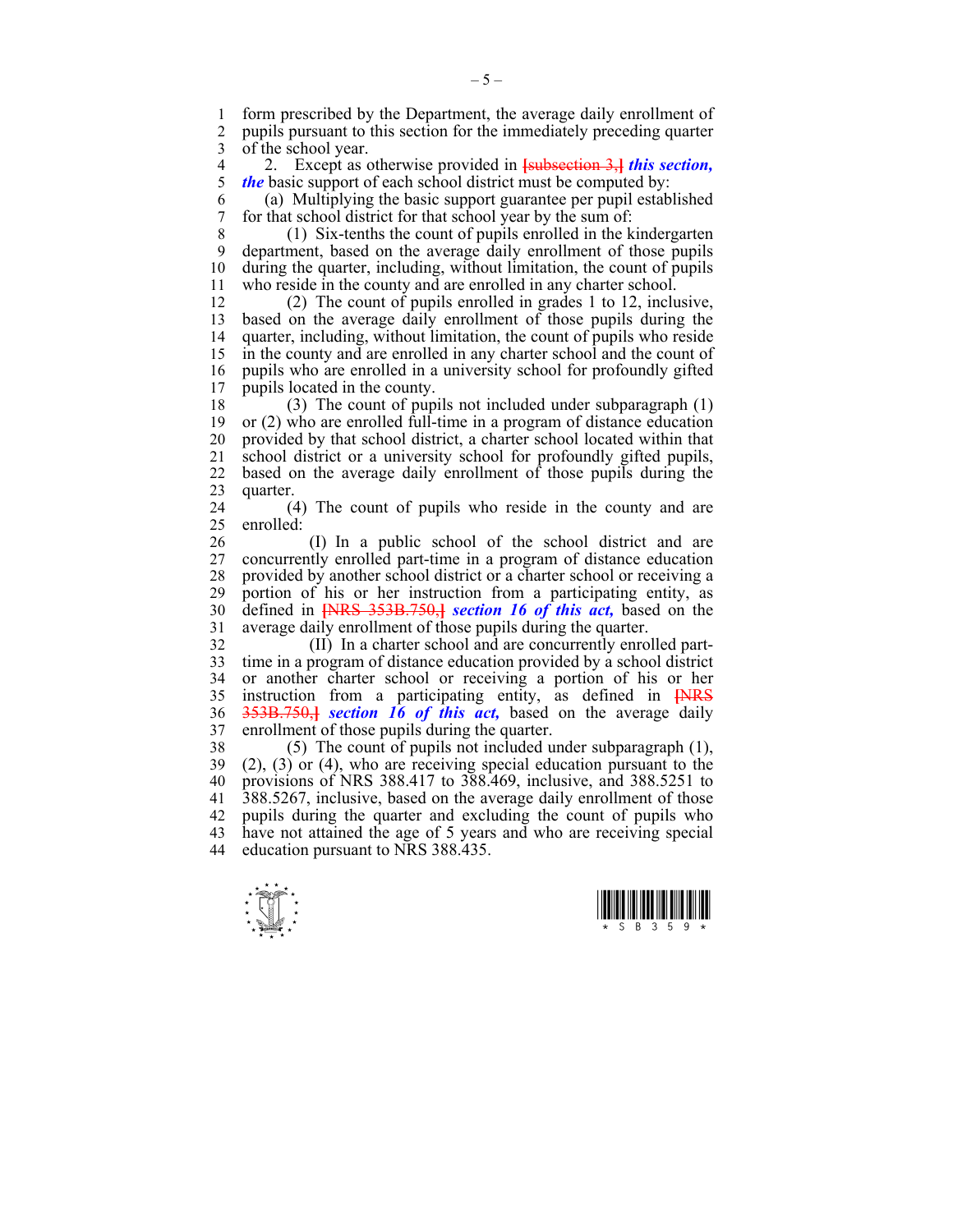1 (6) Six-tenths the count of pupils who have not attained the age of 5 years and who are receiving special education pursuant to 3 NRS 388.435, based on the average daily enrollment of those pupils 4 during the quarter.<br>5  $(7)$  The co

5 (7) The count of children detained in facilities for the 6 detention of children, alternative programs and juvenile forestry 7 camps receiving instruction pursuant to the provisions of NRS 8 388.550, 388.560 and 388.570, based on the average daily 9 enrollment of those pupils during the quarter.<br>10 (8) The count of pupils who are enr

 $(8)$  The count of pupils who are enrolled in classes for at 11 least one semester pursuant to subsection 1 of NRS 388A.471, 12 subsection 1 of NRS 388A.474, subsection 1 of NRS 392.074, or 13 subsection 1 of NRS 388B.280 or any regulations adopted pursuant 14 to NRS 388B.060 that authorize a child who is enrolled at a public 15 school of a school district or a private school or a homeschooled 16 child to participate in a class at an achievement charter school, 17 based on the average daily enrollment of pupils during the quarter based on the average daily enrollment of pupils during the quarter 18 and expressed as a percentage of the total time services are provided 19 to those pupils per school day in proportion to the total time services 20 are provided during a school day to pupils who are counted pursuant 21 to subparagraph (2).

 $22$  (b) Adding the amounts computed in paragraph (a).

23 3. Except as otherwise provided in **[**subsection 4,**]** *this section,*  24 if the enrollment of pupils in a school district or a charter school that 25 is located within the school district based on the average daily 26 enrollment of pupils during the quarter of the school year is less 27 than or equal to 95 percent of the enrollment of pupils in the same 28 school district or charter school based on the average daily enrollment of pupils during the same quarter of the immediately enrollment of pupils during the same quarter of the immediately 30 preceding school year, the enrollment of pupils during the same 31 quarter of the immediately preceding school year must be used for 32 purposes of making the quarterly apportionments from the State 33 Distributive School Account to that school district or charter school 34 pursuant to NRS 387.124. *For the purposes of this subsection, any*  35 *decrease in the average daily enrollment of pupils in a school*  36 *district or a charter school that is attributable to any child*  37 *receiving a grant pursuant to sections 19 to 33, inclusive, of this*  38 *act must not be used in determining whether this subsection*  39 *applies to the school district or charter school.*

40 4. If the Department determines that a school district or charter 41 school deliberately causes a decline in the enrollment of pupils in 42 the school district or charter school to receive a higher 43 apportionment pursuant to subsection 3, including, without 44 limitation, by eliminating grades or moving into smaller facilities, 45 the enrollment number from the current school year must be used



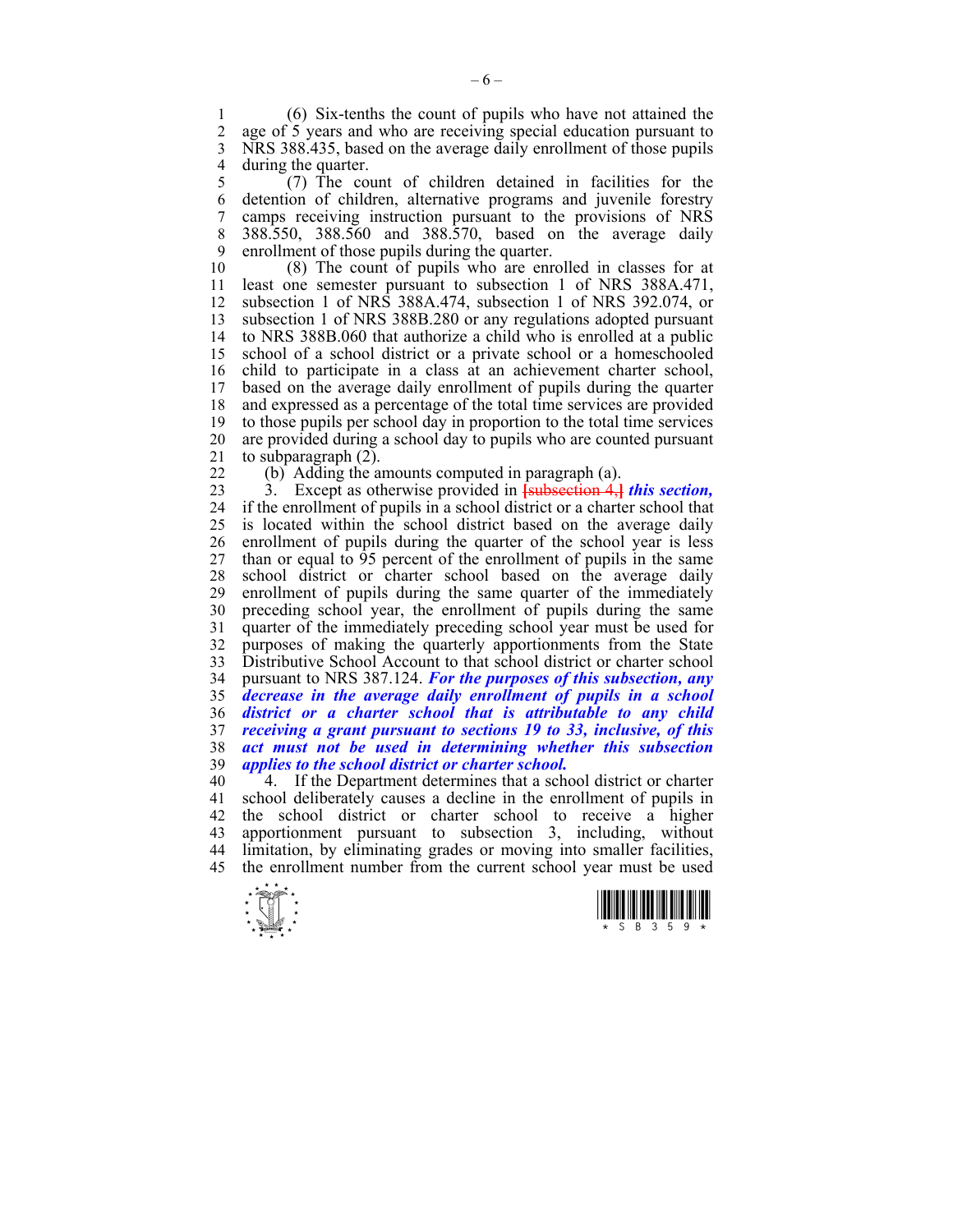1 for purposes of apportioning money from the State Distributive 2 School Account to that school district or charter school pursuant to 3 NRS 387.124.

4 5. The Department shall prescribe a process for reconciling the 5 quarterly reports submitted pursuant to subsection 1 to account for 5 quarterly reports submitted pursuant to subsection 1 to account for 6 pupils who leave the school district or a public school during the school year.

8 6. Pupils who are excused from attendance at examinations or 9 have completed their work in accordance with the rules of the board 10 of trustees must be credited with attendance during that period of trustees must be credited with attendance during that period.

11 7. Pupils who are incarcerated in a facility or institution 12 operated by the Department of Corrections must not be counted for 13 the purpose of computing basic support pursuant to this section. The 14 average daily attendance for such pupils must be reported to the 15 Department of Education.

16 8. Pupils who are enrolled in courses which are approved by 17 the Department as meeting the requirements for an adult to earn a 18 high school diploma must not be counted for the purpose of 19 computing basic support pursuant to this section.

*9. Except as otherwise provided in subparagraph (4) of paragraph (a) of subsection 2, any child receiving a grant pursuant to sections 19 to 33, inclusive, of this act must not be counted in determining the average daily enrollment of pupils or for the purpose of computing basic support pursuant to this section.* 

26 **Sec. 4.** NRS 387.124 is hereby amended to read as follows:

27 387.124 Except as otherwise provided in this section and NRS 28 387.1241, 387.1242 and 387.528:

29 1. On or before August 1, November 1, February 1 and May 1 30 of each year, the Superintendent of Public Instruction shall 31 apportion the State Distributive School Account in the State General 32 Fund among the several county school districts, charter schools and 33 university schools for profoundly gifted pupils in amounts 34 approximating one-fourth of their respective yearly apportionments 35 less any amount set aside as a reserve. Except as otherwise provided 36 in NRS 387.1244, the apportionment to a school district, computed 37 on a yearly basis, equals the difference between the basic support 38 and the local funds available pursuant to NRS 387.163, minus all 39 the funds attributable to pupils who reside in the county but attend a 40 charter school, all the funds attributable to pupils who reside in the 41 county and are enrolled full-time or part-time in a program of 42 distance education provided by another school district or a charter 43 school **[**,**]** *and* all the funds attributable to pupils who are enrolled in 44 a university school for profoundly gifted pupils located in the 45 county *.* **[**and all the funds deposited in education savings accounts



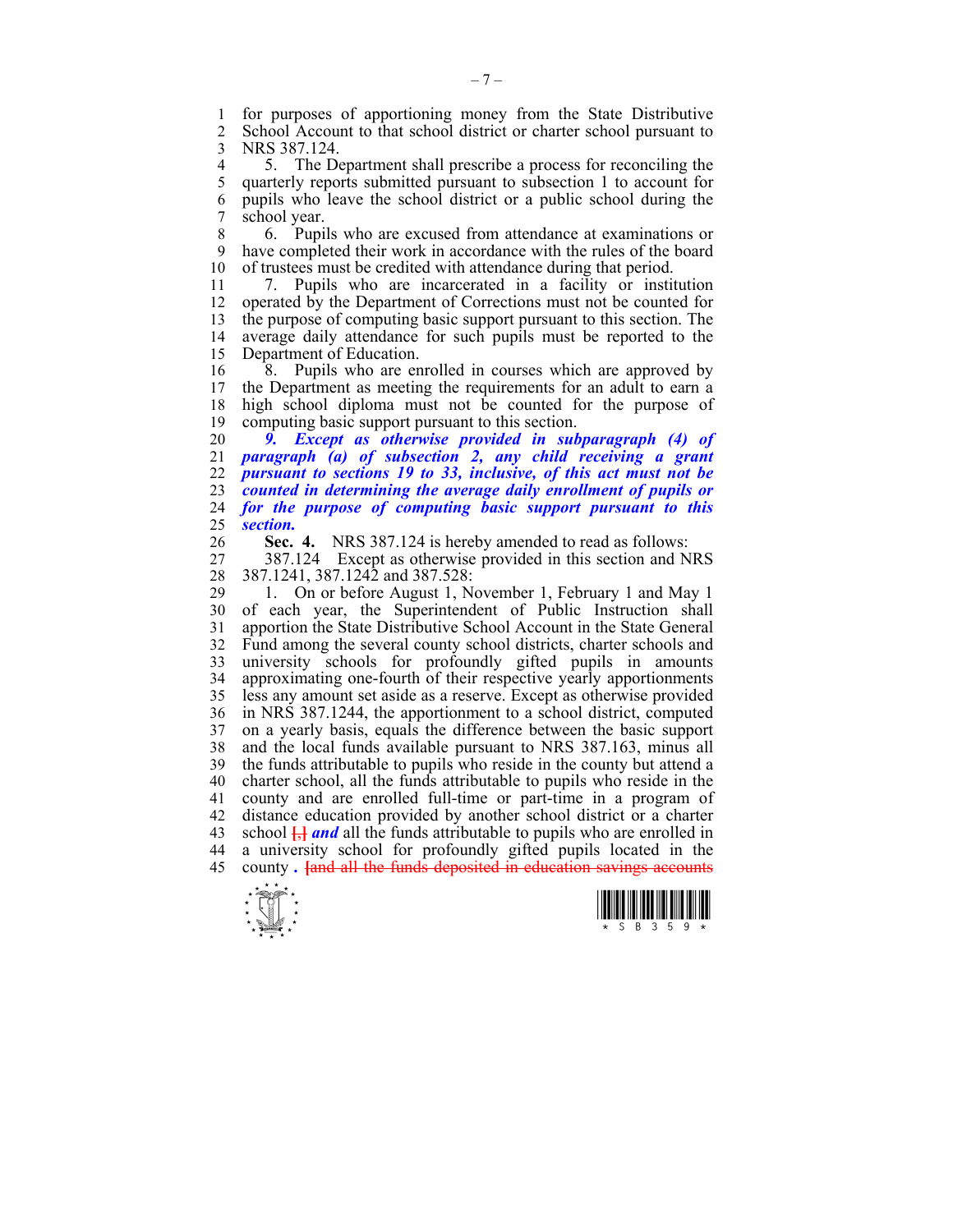1 established on behalf of children who reside in the county pursuant 2 to NRS 353B 700 to 353B 930 inclusive H No approximate may

2 to NRS 353B.700 to 353B.930, inclusive.**]** No apportionment may

3 be made to a school district if the amount of the local funds exceeds 4 the amount of basic support.<br>5 2. Except as otherwise

2. Except as otherwise provided in NRS 387.1244, in addition 6 to the apportionments made pursuant to this section, if a pupil is 7 enrolled part-time in a program of distance education and part-time 8 in a:

9 (a) Public school other than a charter school, an apportionment 10 must be made to the school district in which the pupil resides. The 11 school district in which the pupil resides shall allocate a percentage 12 of the apportionment to the school district or charter school that 13 provides the program of distance education in the amount set forth 14 in the agreement entered into pursuant to NRS 388.854.

15 (b) Charter school, an apportionment must be made to the 16 charter school in which the pupil is enrolled. The charter school in 17 which the pupil is enrolled shall allocate a percentage of the 18 apportionment to the school district or charter school that provides 19 the program of distance education in the amount set forth in the 20 agreement entered into pursuant to NRS 388.858.

21 3. The Superintendent of Public Instruction shall apportion, on 22 or before August 1 of each year, the money designated as the 23 "Nutrition State Match" pursuant to NRS 387.105 to those school 24 districts that participate in the National School Lunch Program, 42 25 U.S.C. §§ 1751 et seq. The apportionment to a school district must 26 be directly related to the district's reimbursements for the Program 27 as compared with the total amount of reimbursements for all school 28 districts in this State that participate in the Program.

29 4. If the State Controller finds that such an action is needed to 30 maintain the balance in the State General Fund at a level sufficient 31 to pay the other appropriations from it, the State Controller may pay 32 out the apportionments monthly, each approximately one-twelfth of 33 the yearly apportionment less any amount set aside as a reserve. If 34 such action is needed, the State Controller shall submit a report to 35 the Office of Finance and the Fiscal Analysis Division of the 36 Legislative Counsel Bureau documenting reasons for the action.

37 **Sec. 5.** NRS 388.850 is hereby amended to read as follows:

38 388.850 1. A pupil may enroll in a program of distance 39 education unless:

40 (a) Pursuant to this section or other specific statute, the pupil is 41 not eligible for enrollment or the pupil's enrollment is otherwise 42 prohibited;<br>43 (b) The

43 (b) The pupil fails to satisfy the qualifications and conditions for 44 enrollment adopted by the State Board pursuant to NRS 388.874; or



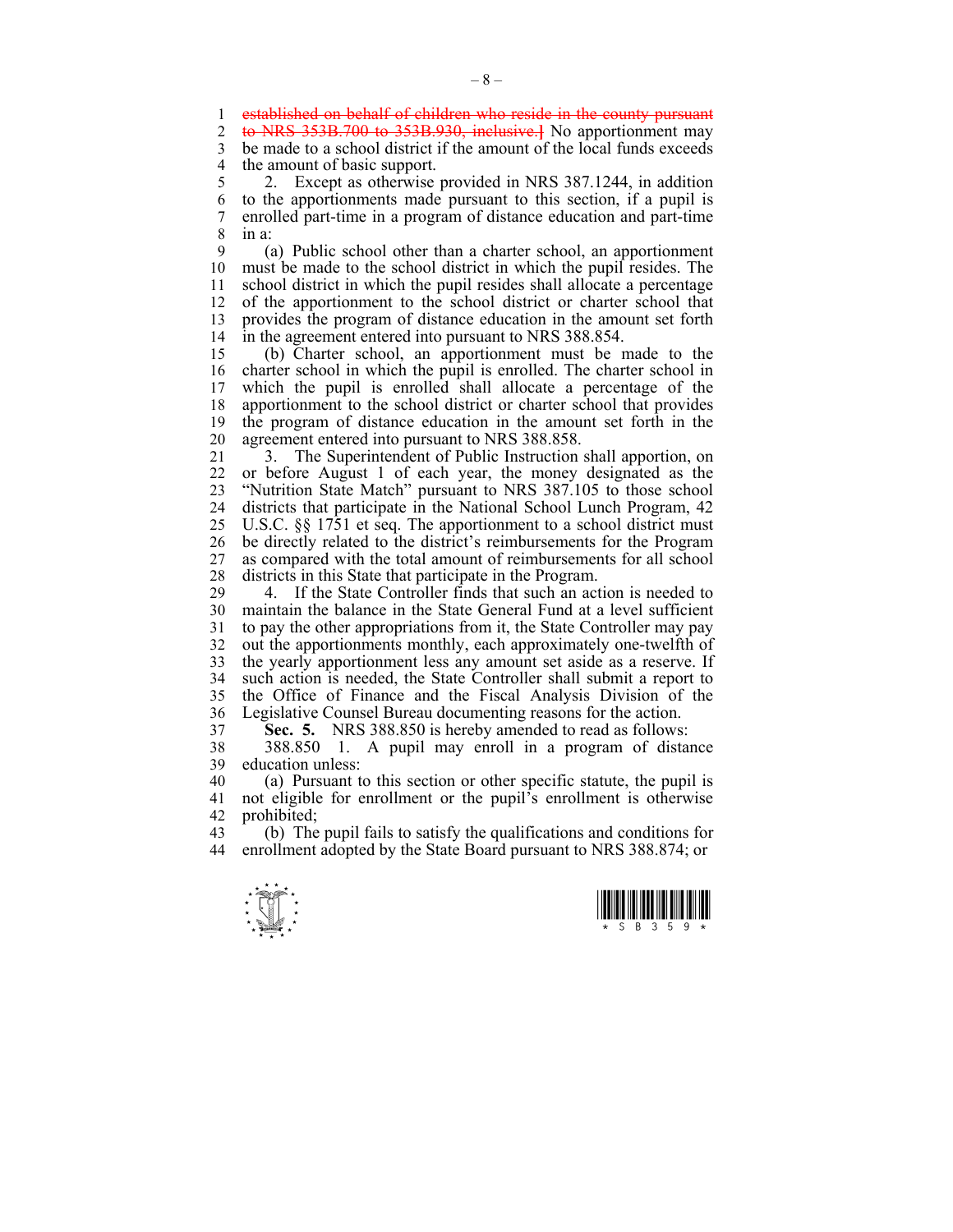1 (c) The pupil fails to satisfy the requirements of the program of distance education.

3 2. A child who is exempt from compulsory attendance and is 4 enrolled in a private school pursuant to chapter 394 of NRS or is<br>5 being homeschooled is not eligible to enroll in or otherwise attend a being homeschooled is not eligible to enroll in or otherwise attend a 6 program of distance education, regardless of whether the child is 7 otherwise eligible for enrollment pursuant to subsection 1.

8 3. An opt-in child who is exempt from compulsory attendance 9 is not eligible to enroll in or otherwise attend a program of distance 10 education, regardless of whether the child is otherwise eligible for 11 enrollment pursuant to subsection 1, unless the opt-in child receives 12 only a portion of his or her instruction from a participating entity as 13 authorized pursuant to **[**NRS 353B.850.**]** *section 25 of this act.*

14 4. If a pupil who is prohibited from attending public school 15 pursuant to NRS 392.264 enrolls in a program of distance education, 16 the enrollment and attendance of that pupil must comply with all 17 requirements of NRS 62F.100 to 62F.150, inclusive, and 392.251 to 18 392.271, inclusive.

19 **Sec. 6.** NRS 388A.471 is hereby amended to read as follows:

20 388A.471 1. Except as otherwise provided in subsection 2, 21 upon the request of a parent or legal guardian of a child who is 22 enrolled in a public school of a school district or a private school, or 23 a parent or legal guardian of a homeschooled child or opt-in child, 24 the governing body of the charter school shall authorize the child to 25 participate in a class that is not otherwise available to the child at his 26 or her school or homeschool or from his or her participating entity, 27 as defined in **[**NRS 353B.750,**]** *section 16 of this act,* or participate 28 in an extracurricular activity at the charter school if:<br>29 (a) Space for the child in the class or extracurr

(a) Space for the child in the class or extracurricular activity is 30 available;

31 (b) The parent or legal guardian demonstrates to the satisfaction 32 of the governing body that the child is qualified to participate in the 33 class or extracurricular activity; and

34 (c) The child is:

35 (1) A homeschooled child and a notice of intent of a 36 homeschooled child to participate in programs and activities is filed 37 for the child with the school district in which the child resides for 38 the current school year pursuant to NRS 388D.070; or

39 (2) An opt-in child and a notice of intent of an opt-in child to 40 participate in programs and activities is filed for the child with the 41 school district in which the child resides for the current school year 42 pursuant to NRS 388D.140.

43 2. If the governing body of a charter school authorizes a child 44 to participate in a class or extracurricular activity pursuant to 45 subsection 1, the governing body is not required to provide



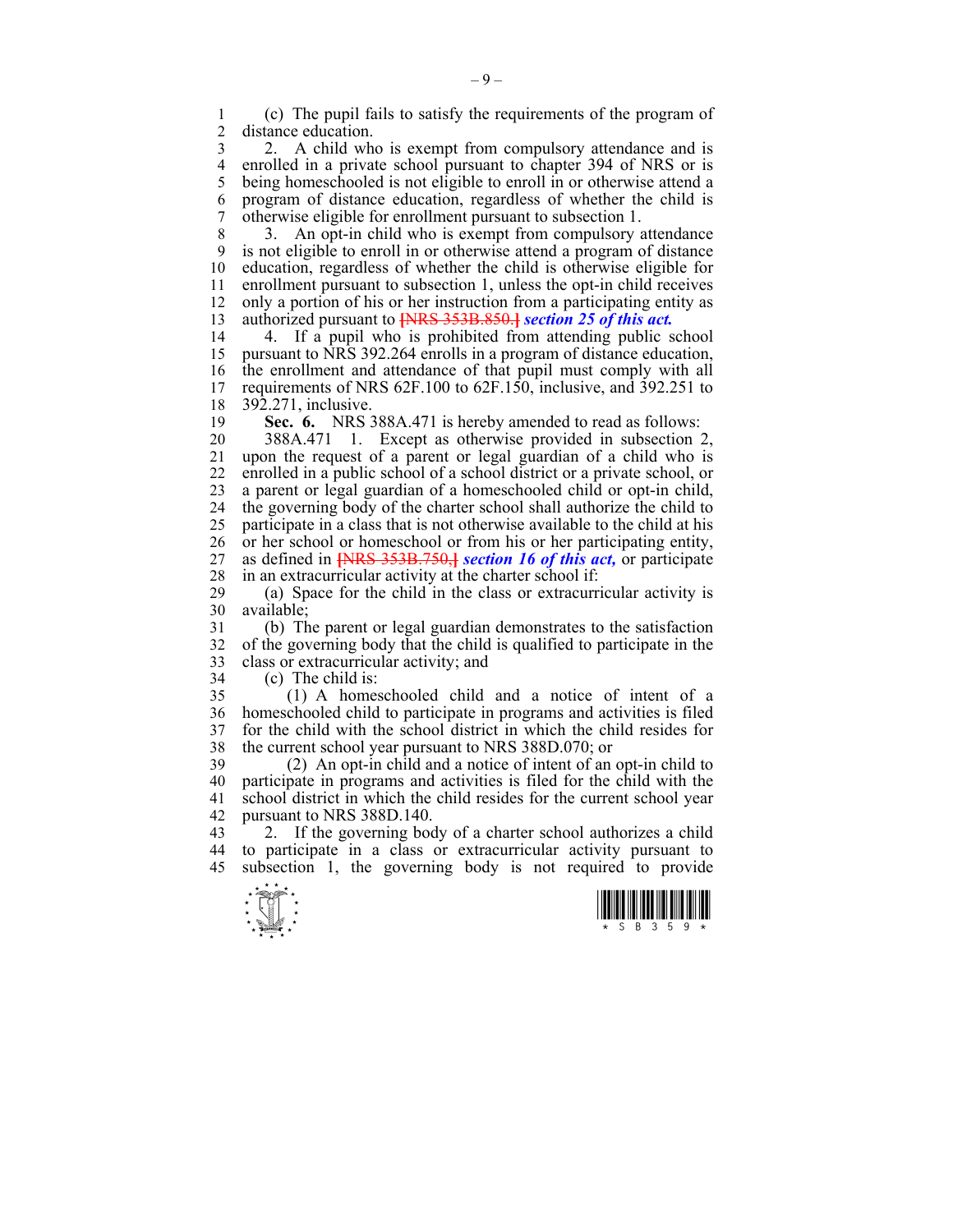1 transportation for the child to attend the class or activity. A charter 2 school shall not authorize such a child to participate in a class or school shall not authorize such a child to participate in a class or 3 activity through a program of distance education provided by the 4 charter school pursuant to NRS 388.820 to 388.874, inclusive.<br>5 3. The governing body of a charter school may revo

5 3. The governing body of a charter school may revoke its 6 approval for a child to participate in a class or extracurricular 7 activity at a charter school pursuant to subsection 1 if the governing 8 body determines that the child has failed to comply with applicable 9 statutes, or applicable rules and regulations. If the governing body 10 so revokes its approval, neither the governing body nor the charter 11 school is liable for any damages relating to the denial of services to 12 the child.

13 4. The governing body of a charter school may, before 14 authorizing a homeschooled child or opt-in child to participate in a 15 class or extracurricular activity pursuant to subsection 1, require 16 proof of the identity of the child, including, without limitation, the 17 birth certificate of the child or other documentation sufficient to 18 establish the identity of the child.

19 **Sec. 7.** NRS 388B.290 is hereby amended to read as follows:

20 388B.290 1. During the sixth year that a school operates as 21 an achievement charter school, the Department shall evaluate the 22 pupil achievement and school performance of the school. The 23 Executive Director shall provide the Department with such 24 information and assistance as the Department determines necessary 25 to perform such an evaluation. If, as a result of such an evaluation, 26 the Department determines:

27 (a) That the achievement charter school has made adequate 28 improvement in pupil achievement and school performance, the 29 governing body of the achievement charter school must decide 30 whether to:

31 (1) Convert to a public school under the governance of the 32 board of trustees of the school district in which the school is located;

33 (2) Seek to continue as a charter school subject to the 34 provisions of chapter 388A of NRS by applying to the board of 35 trustees of the school district in which the school is located, the 36 State Public Charter School Authority or a college or university 37 within the Nevada System of Higher Education to sponsor the charter school pursuant to NRS 388A.220: or 38 charter school pursuant to NRS 388A.220; or

39 (3) Remain an achievement charter school for at least 6 more 40 years.

41 (b) That the achievement charter school has not made adequate 42 improvement in pupil achievement and school performance, the 43 Department shall direct the Executive Director to notify the parent 44 or legal guardian of each pupil enrolled in the achievement charter 45 school that the achievement charter school has not made adequate



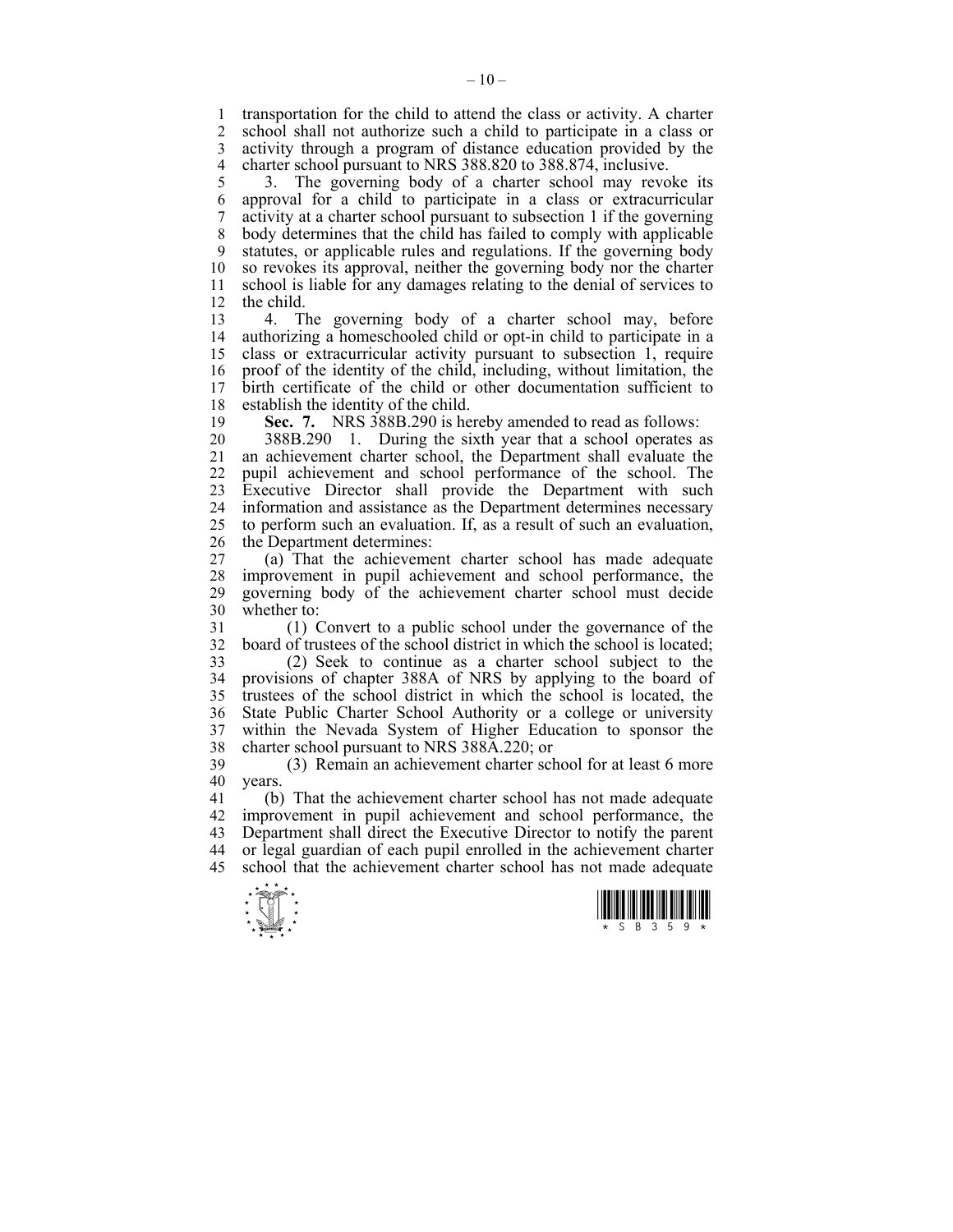1 improvement in pupil achievement and school performance. Such<br>2 notice must include without limitation information regarding notice must include, without limitation, information regarding:

3 (1) Public schools which the pupil may be eligible to attend, 4 including, without limitation, charter schools, programs of distance 5 education offered pursuant to NRS 388.820 to 388.874, inclusive, 6 and alternative programs for the education of pupils at risk of 7 dropping out of school pursuant to NRS 388.537;

8 (2) The opportunity for the parent to establish an education 9 savings account pursuant to **[**NRS 353B.850**]** *section 25 of this act*  10 and enroll the pupil in a private school, have the pupil become an 11 opt-in child or provide for the education of the pupil in any other 12 manner authorized by **[**NRS 353B.900;**]** *section 30 of this act;*

13 (3) Any other alternatives for the education of the pupil that 14 are available in this State; and

15 (4) The actions that may be considered by the Department 16 with respect to the achievement charter school and the manner in 17 which the parent may provide input. which the parent may provide input.

18 2. Upon deciding that the achievement charter school has not 19 made adequate improvement in pupil achievement and school 20 performance pursuant to paragraph (b) of subsection 1, the 21 Department must decide whether to:

22 (a) Convert the achievement charter school to a public school 23 under the governance of the board of trustees of the school district 24 in which the school is located; or

25 (b) Continue to operate the school as an achievement charter 26 school for at least 6 more years.

27 3. If the Department decides to continue to operate a school as 28 an achievement charter school pursuant to subsection 2, the Executive Director must: Executive Director must:

30 (a) Terminate the contract with the charter management 31 organization, educational management organization or other person 32 that operated the achievement charter school;

33 (b) Enter into a contract with a different charter management 34 organization, educational management organization or other person 35 to operate the achievement charter school after complying with the 36 provisions of NRS 388B.210;

37 (c) Require the charter management organization, educational 38 management organization or other person with whom the Executive 39 Director enters into a contract to operate the achievement charter 40 school to appoint a new governing body of the achievement charter 41 school in the manner provided pursuant to NRS 388B.220, and must 42 not reappoint more than 40 percent of the members of the previous 43 governing body; and

44 (d) Evaluate the pupil achievement and school performance of 45 such a school at least each 3 years of operation thereafter.



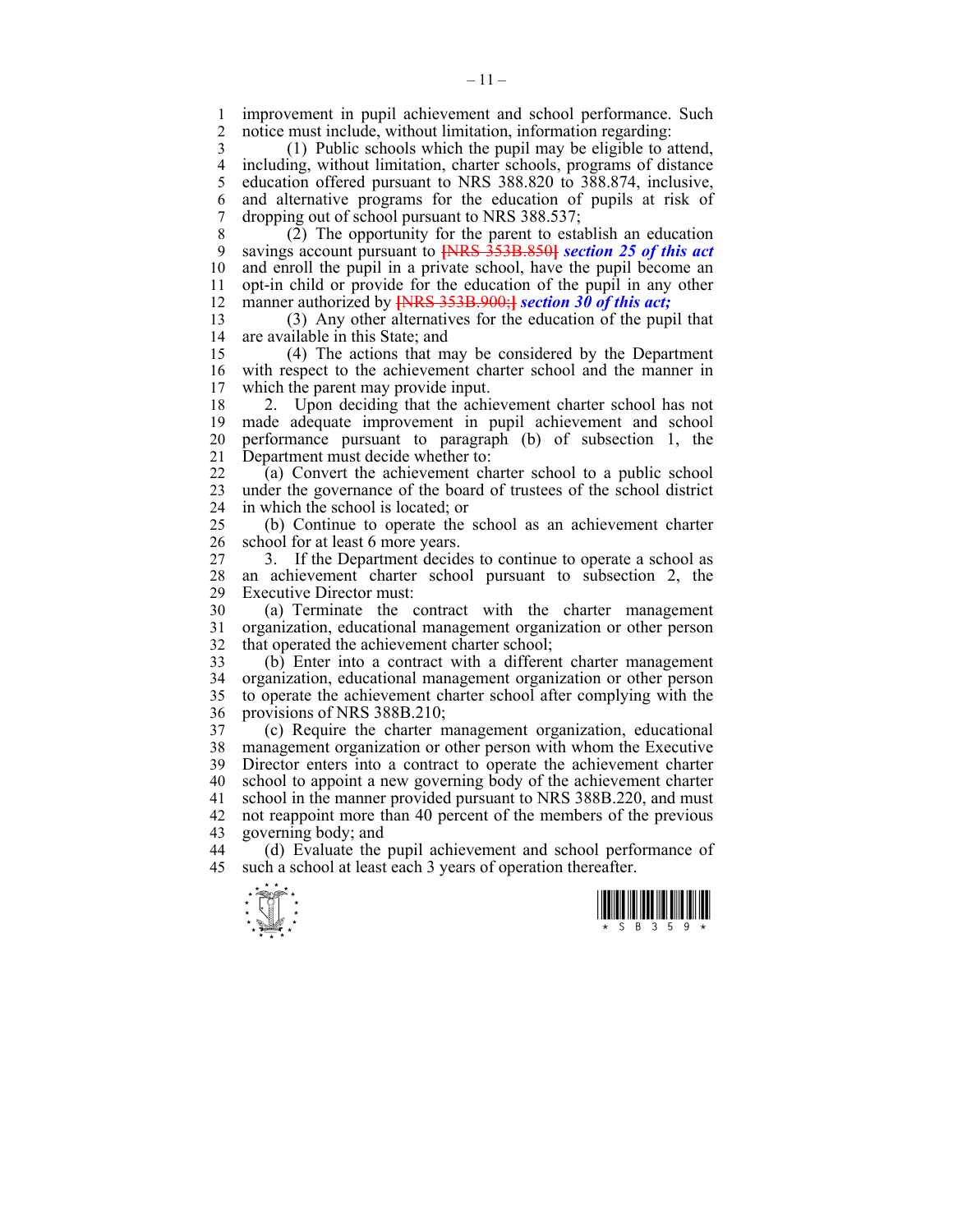1 4. If an achievement charter school is converted to a public<br>2 school under the governance of the board of trustees of a school school under the governance of the board of trustees of a school 3 district pursuant to paragraph (a) of subsection 1, the board of 4 trustees must employ any teacher, administrator or paraprofessional 5 who wishes to continue employment at the school and meets the 6 requirements of chapter 391 of NRS to teach at the school. Any 7 administrator or teacher employed at such a school who was 8 employed by the board of trustees as a postprobationary employee 9 before the school was converted to an achievement charter school 10 and who wishes to continue employment at the school after it is 11 converted back into a public school must be employed as a 12 postprobationary employee.

13 5. If an achievement charter school becomes a charter school 14 sponsored by the school district in which the charter school is 15 located, the State Public Charter School Authority or a college or 16 university within the Nevada System of Higher Education pursuant 17 to paragraph (a) of subsection 1, the school is subject to the 18 provisions of chapter 388A of NRS and the continued operation of 19 the charter school in the building in which the school has been 20 operating is subject to the provisions of NRS 388A.378.

21 6. As used in this section, "postprobationary employee" has the 22 meaning ascribed to it in NRS 391.650.

23 **Sec. 8.** Chapter 388D of NRS is hereby amended by adding 24 thereto the provisions set forth as sections 9 to 33, inclusive, of this 25 act.

**Sec. 9.** *As used in NRS 388D.250 to 388D.280, inclusive, and sections 9 to 33, inclusive, of this act, unless the context otherwise requires, the words and terms defined in sections 10 to 18, inclusive, of this act have the meanings ascribed to them in those sections.* 

31 **Sec. 10.** *"Account for Educational Choice" means the*  32 *Account for Educational Choice created by section 15 of this act.* 

33 **Sec. 11.** *"Director" means the Director of the Office of*  34 *Educational Choice.* 

35 **Sec. 12.** *"Education savings account" means an account*  36 *established for a child pursuant to section 25 of this act.*

37 **Sec. 13.** *"Eligible institution" means:* 

38 *1. A university, state college or community college within the*  39 *Nevada System of Higher Education; or* 

40 *2. Any other college or university that:* 

41 *(a) Is exempt from taxation pursuant to 26 U.S.C. § 501(c)(3);*  42 *and* 

43 *(b) Is accredited by a regional accrediting agency recognized*  44 *by the United States Department of Education.* 



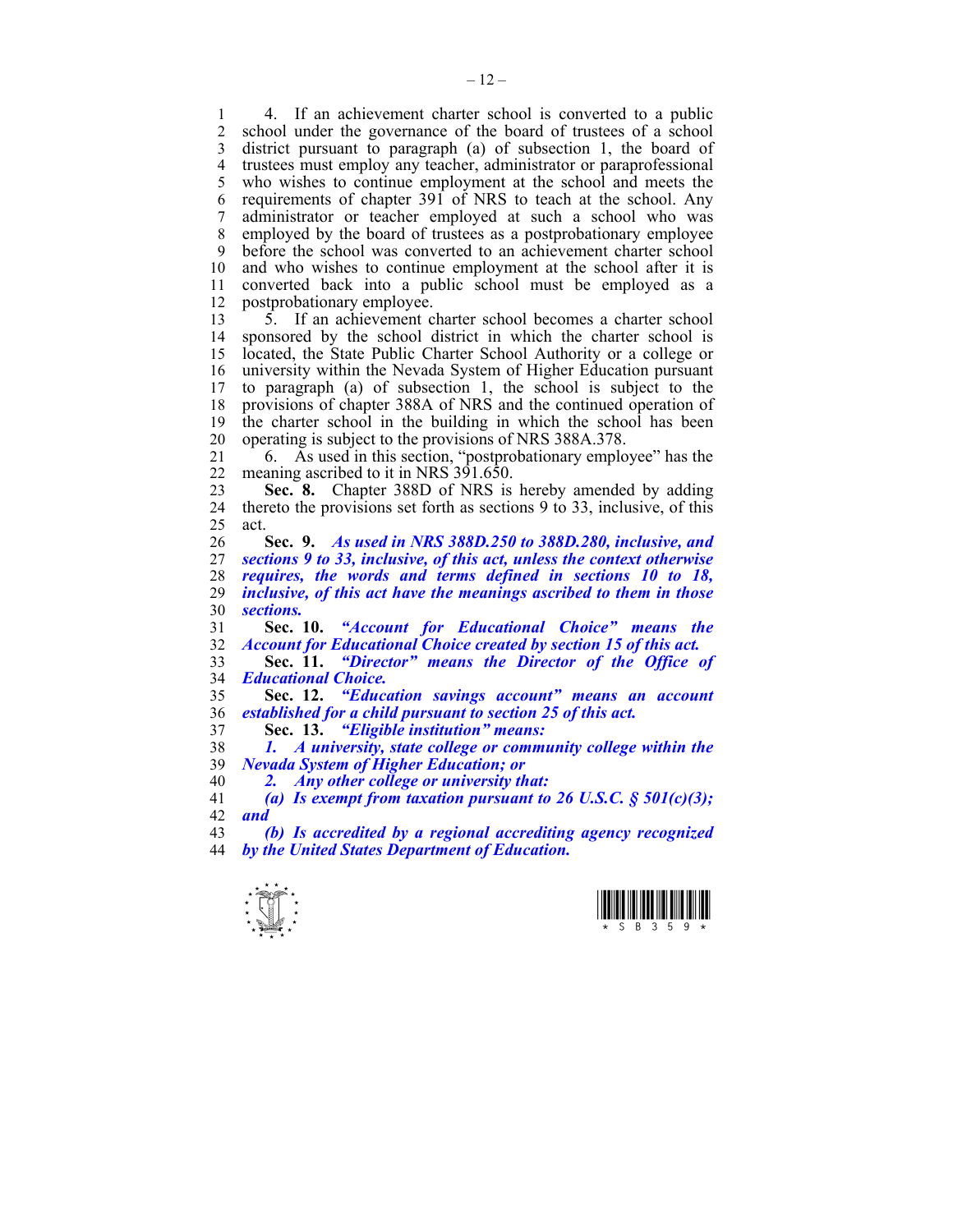**Sec. 14.** *"Office of Educational Choice" means the Office of Educational Choice created by section 21 of this act.*  **Sec. 15.** *"Parent" means the parent, custodial parent, legal guardian or other person in this State who has control or charge of a child and the legal right to direct the education of the child.* **Sec. 16.** *"Participating entity" means a person who has been approved by the Director pursuant to section 30 of this act to serve as a participating entity pursuant to sections 19 to 33, inclusive, of this act.* **Sec. 17.** *"Program of distance education" has the meaning ascribed to it in NRS 388.829.* **Sec. 18.** *"Resident school district" means the school district in which a child would be enrolled based on his or her residence.* **Sec. 19.** *In enacting sections 19 to 33, inclusive, of this act, it is the intent of the Legislature to provide additional resources for the support of education and assist parents, including, without limitation, the parents of children who are pupils with disabilities and parents in low-income households, in meeting the unique educational needs of the children in their care.* **Sec. 20.** *The Director shall adopt any regulations necessary or convenient to carry out the provisions of sections 19 to 33, inclusive, of this act.*  **Sec. 21.** *1. The Office of Educational Choice is hereby created within the Department. 2. The Director of the Office of Educational Choice: (a) Is appointed by, is responsible to and serves at the pleasure of the Superintendent of Public Instruction.* 

*(b) Is in the unclassified service of the State.* 

*(c) Shall devote his or her entire time to the duties of the Office and shall not engage in any other gainful employment or occupation.* 

*3. The Director may, with the approval of the Superintendent of Public Instruction and within the limits of legislative appropriation, appoint and fix the compensation of such assistants as are necessary to enable the Director to carry out the duties assigned pursuant to this section. Any such assistant is in the classified service of the State.* 

*4. The Director is responsible for the administration of:* 

*(a) The provisions of sections 19 to 33, inclusive, of this act, and all other provisions of law relating to the functions of the Office; and* 

*(b) The Nevada Educational Choice Scholarship Program established pursuant to NRS 388D.250 to 388D.280, inclusive.* 



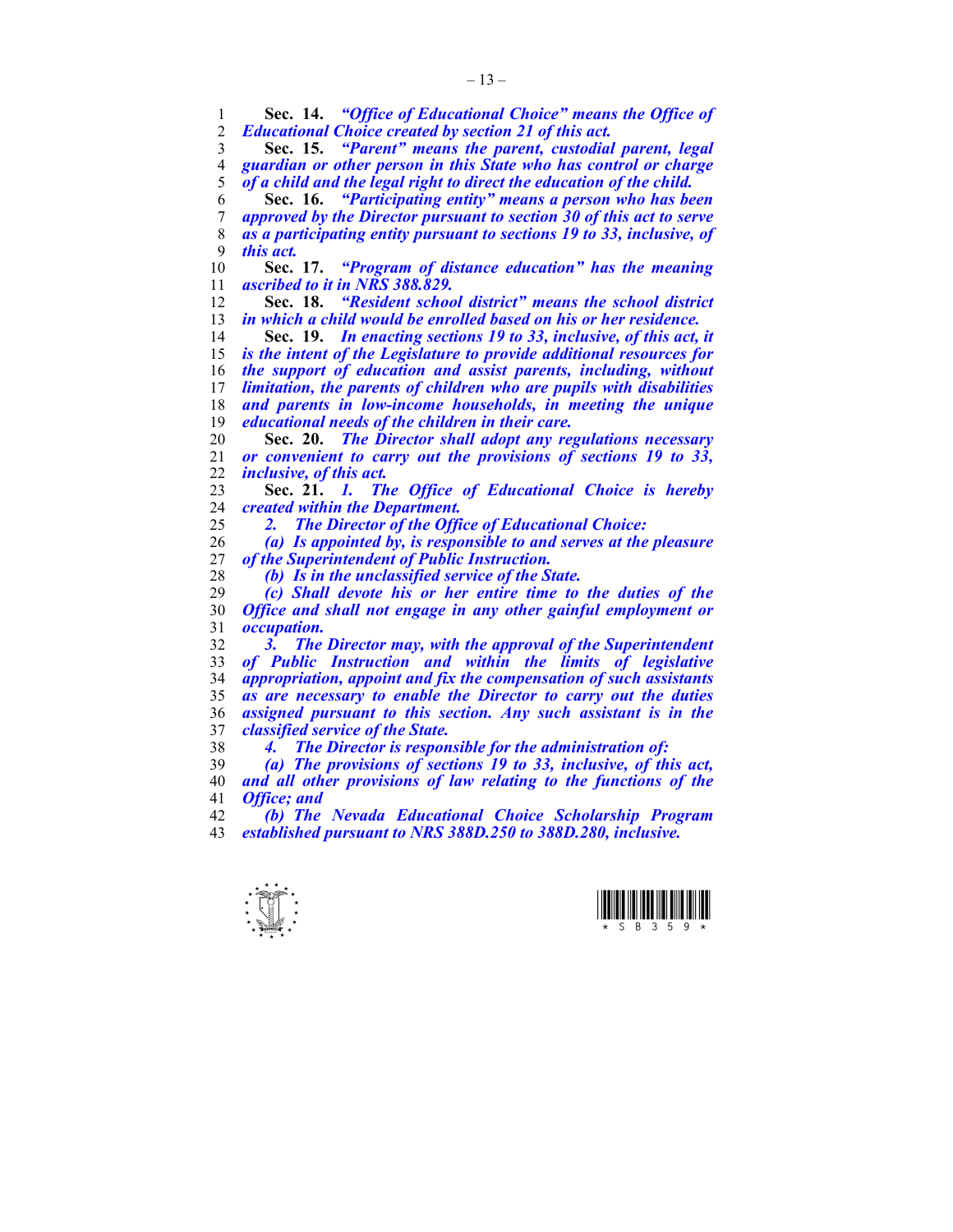**Sec. 22.** *1. The Account for Educational Choice is hereby created in the State General Fund. The Director shall administer the Account.* 

*2. The interest and income earned on:* 

*(a) The money in the Account, after deducting any applicable charges; and* 

*(b) Unexpended appropriations made to the Account from the State General Fund,* 

¬ *must be credited to the Account.* 

*3. The money in the Account may be used by the Director only to make grants pursuant to sections 19 to 33, inclusive, of this act, to pay for the administrative costs of the Office of Educational Choice and for any other purpose authorized by the Legislature, and is hereby authorized for expenditure as a continuing appropriation for such purposes.* 

**4. The Director may accept gifts and grants from any source 17 for deposit in the Account and may expend such gifts and grants** for deposit in the Account and may expend such gifts and grants *from the Account pursuant to subsection 3.* 

*5. Any money remaining in the Account at the end of a fiscal year, including, without limitation, any unexpended appropriations made to the Account from the State General Fund does not revert to the State General Fund, and the balance in the Account from gifts and grants must be carried forward to the next fiscal year.* 

*6. Support for the Account must be provided by legislative appropriation from the State General Fund together with all money derived from other sources authorized by law to be deposited in the Account.* 

**Sec. 23.** *1. For any school year, the Director shall not enter into an agreement with or make a grant of money to a first-time applicant in a school district after the total number of first-time applicants in the school district to whom grants are made for that school year pursuant to sections 19 to 33, inclusive, of this act equals or exceeds 5 percent of the average daily enrollment of pupils in that school district for the quarter that was reported on or before October 1 of the immediately preceding school year by the school district to the Department of Education pursuant to NRS 387.1223.* 

*2. If more applications for grants are received in a school year from qualified first-time applicants in a school district than the maximum number authorized for approval in that school district for that school year pursuant to subsection 1, grants must be awarded in the order of the number assigned to the agreement entered into pursuant to section 25 of this act.* 



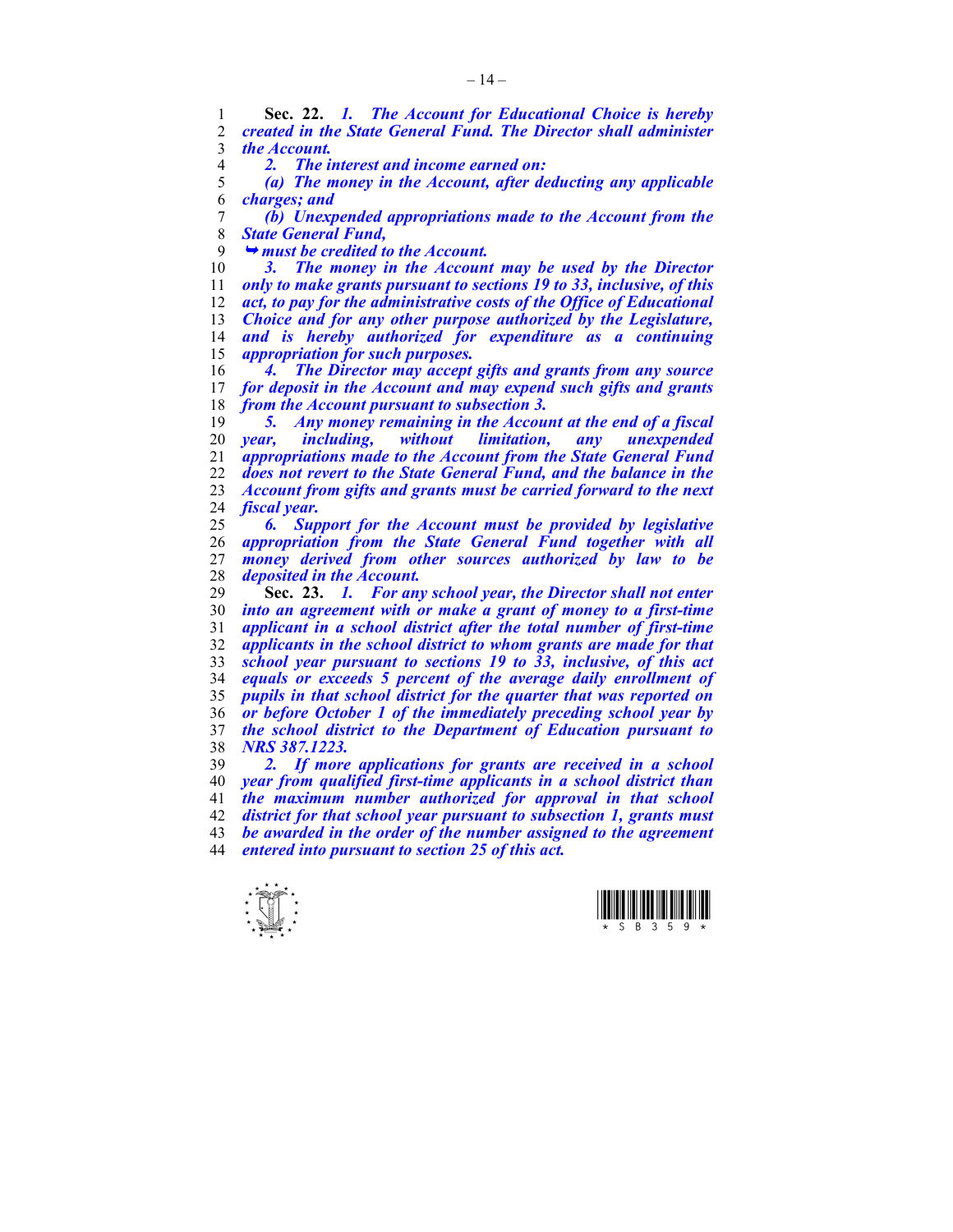*3. As used in this section, "first-time applicant" means an applicant who has not received a grant of money pursuant to sections 19 to 33, inclusive, of this act during any part of the immediately preceding school year.*

**Sec. 24.** *1. The administrative and operating budget to carry out the provisions of sections 19 to 33, inclusive, of this act and any changes made to the budget must be submitted by the Director for approval in the manner prescribed by the State Budget Act.* 

*2. On or before September 1 of each even-numbered year, the Director shall prepare and submit to the Chief of the Budget Division of the Office of Finance an estimate of the expenditure requirements to carry out the provisions of sections 19 to 33, inclusive, of this act for each of the next 2 fiscal years. The estimate must be classified according to the projected number of recipients of grants in each fiscal year who are pupils with a disability, as defined in NRS 388.417, children with a household income that is less than 185 percent of the federally designated level signifying poverty, and all other recipients.* 

**Sec. 25.** *1. Except as otherwise provided in this section, the parent of any child may apply to the Director to establish an education savings account if one of the following requirements is satisfied:* 

*(a) The child is required by NRS 392.040 to attend a public school and has been enrolled in a public school in this State during the period immediately preceding the establishment of an education savings account pursuant to this section for not less than two consecutive quarters of the school year, or, if the child has been enrolled in a public school in this State that uses a system of enrollment other than quarters, for a number of school days equivalent to two consecutive quarters of public school, as determined by the Director.* 

*(b) The child is eligible to be enrolled in a public school in this State and a parent of the child is a member of the Armed Forces of the United States who is on active duty.* 

*(c) The child is eligible to be enrolled in a public school in this State and will be at least 5 years of age and less than 7 years of age on or before September 30 of the school year for which the application is submitted.* 

*2. A parent may not apply to establish an education savings account for a child who will be homeschooled or who will remain enrolled full-time in a public school, regardless of whether such a child receives instruction from a participating entity. A parent may establish an education savings account for a child who receives a* 



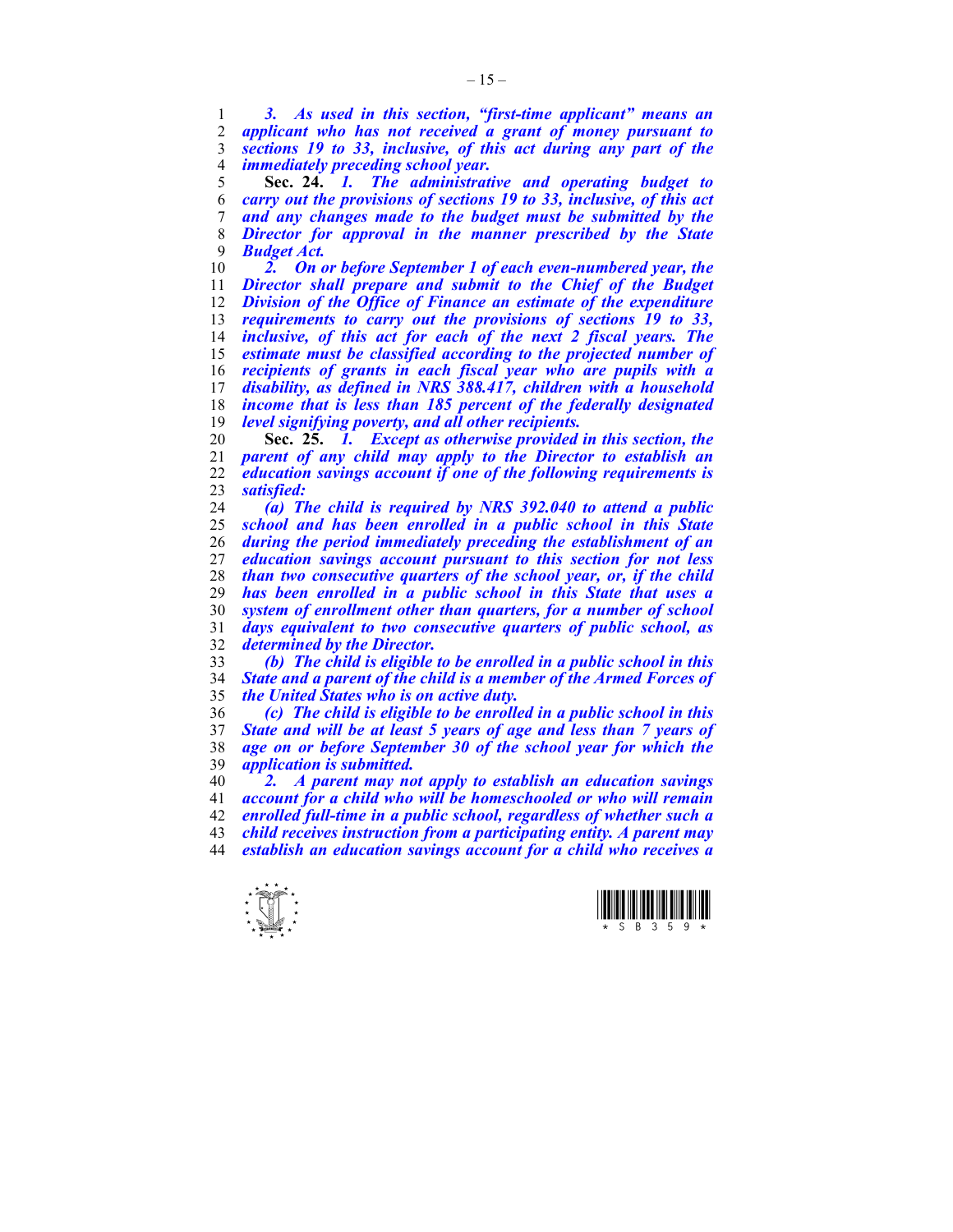*portion of his or her instruction from a public school and a portion of his or her instruction from a participating entity.* 

*3. To establish an education savings account for a child pursuant to this section, the parent of the child must enter into a written agreement with the Director, in the manner and on a form prescribed by the Director. An agreement may only be allowed if the child of the parent will receive instruction from a participating entity for the school year for which the agreement applies.* 

*4. Except as otherwise provided in this section, the Director shall enter into or renew an agreement with the parent of a child for the establishment of an education savings account if the child satisfies the requirements of this section and the parent applies to the Director in the manner provided by the Director. The Director shall make the application available on the Internet website of the Office of Educational Choice.* 

*5. A number must be assigned to each agreement that is entered into pursuant to this section which corresponds to the order in which the application is approved. The number assigned to an agreement remains the same with any renewal to the agreement, except that if an agreement is not renewed for a school year for any reason other than lack of adequate money in the Account for Educational Choice, a new number must be assigned if it is later renewed as though it were a new agreement.* 

*6. An agreement entered into pursuant to this section must include a copy of the provisions of sections 19 to 33, inclusive, of this act and the requirements set forth therein must be included as requirements in the agreement.* 

*7. An agreement entered into pursuant to this section is valid for 1 school year but may be terminated early. If the agreement is terminated early, the child may not receive instruction from a public school in this State until the end of the period for which the last deposit was made into the education savings account pursuant to section 27 of this act, except to the extent the pupil was allowed to receive instruction from a public school under the agreement.* 

*8. An agreement terminates automatically if the child no longer resides in this State. In such a case, any money remaining in the education savings account of the child reverts to the Account for Educational Choice.* 

*9. The Director shall provide to a parent who enters into or renews an agreement pursuant to this section a written explanation of the authorized uses, pursuant to section 28 of this act, of the money in an education savings account and the responsibilities of the parent and the Director pursuant to the agreement and sections 19 to 33, inclusive, of this act.* 



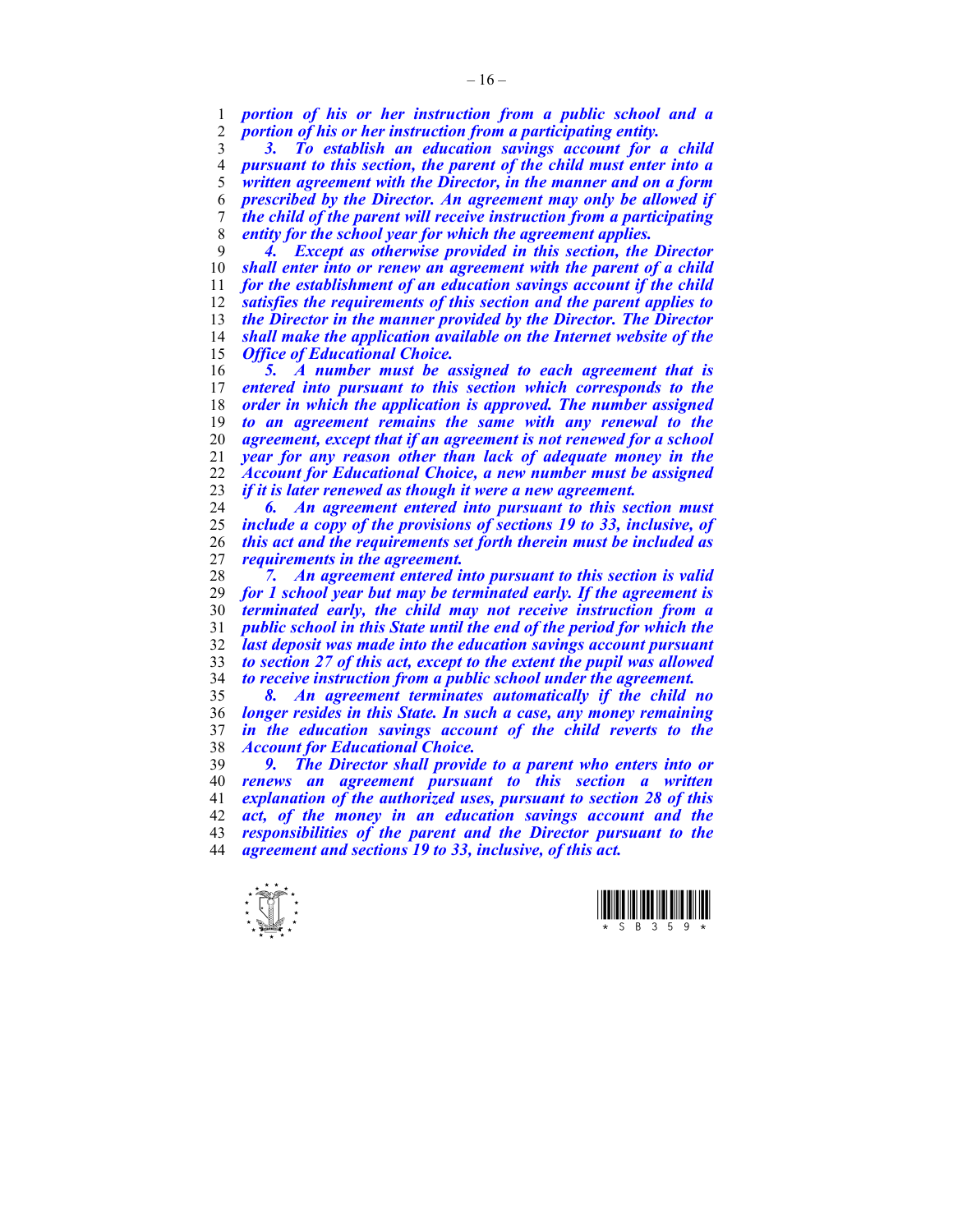*10. An agreement entered into with the Director pursuant to this section and the establishment of an education savings account pursuant to section 27 of this act do not guarantee a grant of money or that money will be deposited into the account except to the extent of legislative appropriation and authorization. No agreement may obligate the State to make a grant of money in excess of the amount appropriated or authorized by law for that purpose.* 

*11. Any agreement that violates any of the provisions of sections 19 to 33, inclusive, of this act, or a regulation adopted pursuant thereto is void.* 

**Sec. 26.** *1. A parent may enter into a separate agreement pursuant to section 25 of this act for each child of the parent. Not more than one education savings account may be established for a child.* 

*2. A parent who fails to enter into an agreement to establish an education savings account for his or her child pursuant to section 25 of this act for any school year for which the child is required by NRS 392.040 to attend a public school in this State or is eligible to be enrolled in a public school in this State does not preclude the parent of the child from entering into an agreement for a subsequent school year.* 

*3. An agreement entered into pursuant to section 25 of this act may be renewed for any school year for which the child is required by NRS 392.040 to attend a public school in this State or is eligible to be enrolled in a public school in this State. Failure to renew an agreement for any school year does not preclude the parent of the child from renewing the agreement for any subsequent school year.* 

**Sec. 27.** *1. If an agreement is entered into pursuant to section 25 of this act, an education savings account must be established by the parent on behalf of the child. The account must be maintained with a financial management firm qualified by the Director pursuant to section 29 of this act.* 

*2. Within the limits of legislative appropriation and authorization, if a parent enters into or renews such an agreement, a grant of money on behalf of the child must be deposited by the Director into the education savings account of the child.* 

*3. Except as otherwise provided in subsections 4 and 5, the grant required by subsection 2 must, for the school year for which the grant is made, be in an amount equal to:* 

*(a) For a child who is a pupil with a disability, as defined in NRS 388.417, or a child with a household income that is less than* 



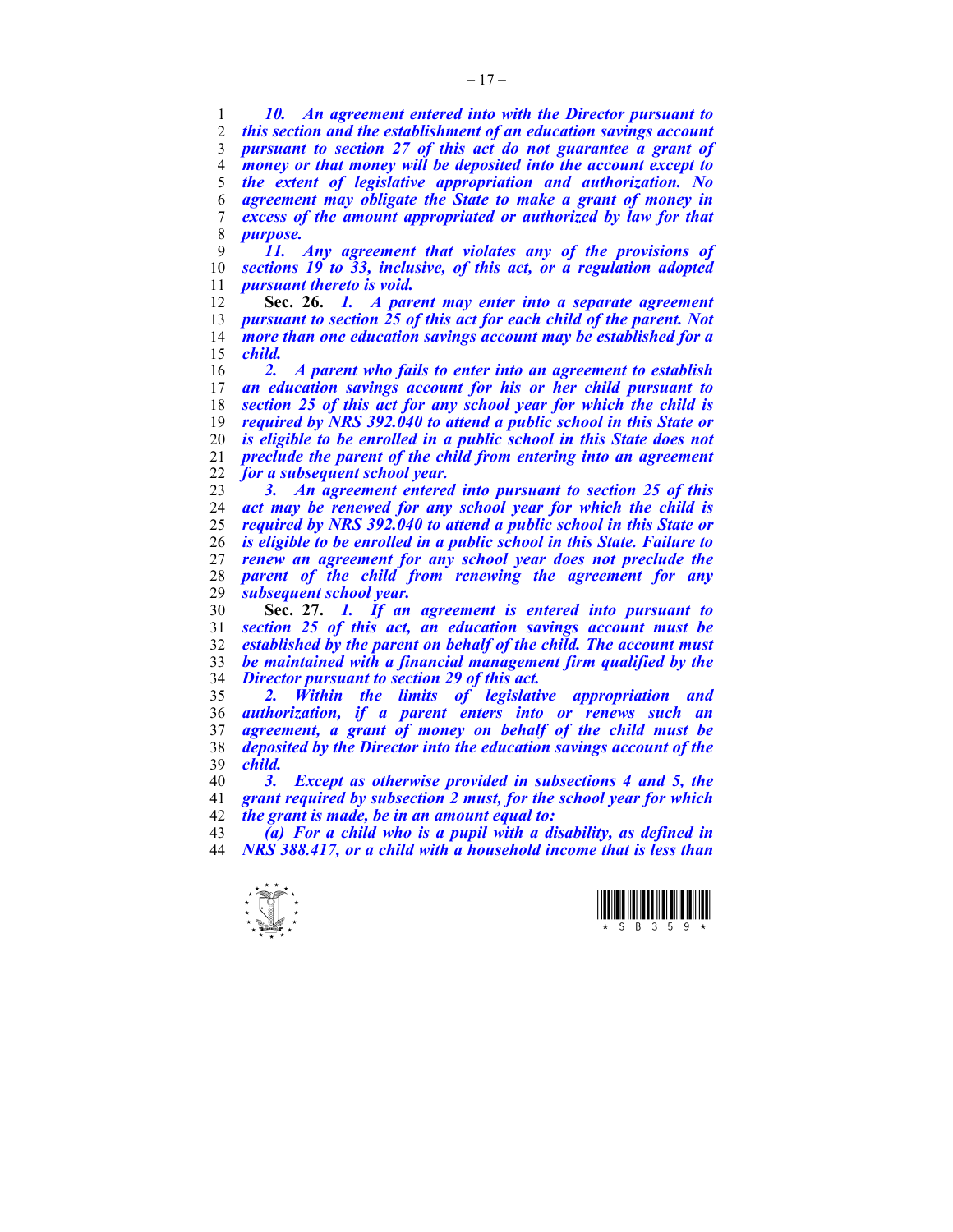*185 percent of the federally designated level signifying poverty, 100 percent of the statewide average basic support per pupil; and* 

*(b) For all other children, 90 percent of the statewide average basic support per pupil.* 

*4. If a child receives a portion of his or her instruction from a participating entity and a portion of his or her instruction from a public school, for the school year for which the grant is made, the grant required by subsection 1 must be a pro rata amount based on the percentage of the total instruction provided to the child by the participating entity in proportion to the total instruction provided to the child.* 

*5. If there are more applications for grants for a school year than there is money available, grants must be awarded in the order of the number assigned to the agreement entered into pursuant to section 25 of this act. An agreement which is not renewed because there is not enough money to award the grant retains the number assigned to the agreement and priority for future grants.* 

*6. The Director may deduct not more than 3 percent of each grant for the administrative costs of implementing the provisions of sections 19 to 33, inclusive, of this act.* 

*7. The Director shall deposit the money for each grant in quarterly installments pursuant to a schedule determined by the Director.* 

*8. Any money remaining in an education savings account:* 

*(a) At the end of a school year may be carried forward to the next school year if the agreement entered into pursuant to section 25 of this act is renewed.* 

*(b) When an agreement entered into pursuant to section 25 of this act is not renewed or is terminated because the child for whom the account was established graduates from high school or for any other reason, reverts to the Account for Educational Choice at the end of the last day of the agreement.*

**Sec. 28.** *1. Money deposited in an education savings account must be used only to pay for:* 

*(a) Tuition and fees at a school that is a participating entity in which the child is enrolled;* 

*(b) Textbooks required for a child who enrolls in a school that is a participating entity;* 

*(c) Tutoring or other teaching services provided by a tutor or tutoring facility that is a participating entity;* 

*(d) Tuition and fees for a program of distance education that is a participating entity;* 

*(e) Fees for any national norm-referenced achievement examination, advanced placement or similar examination or* 



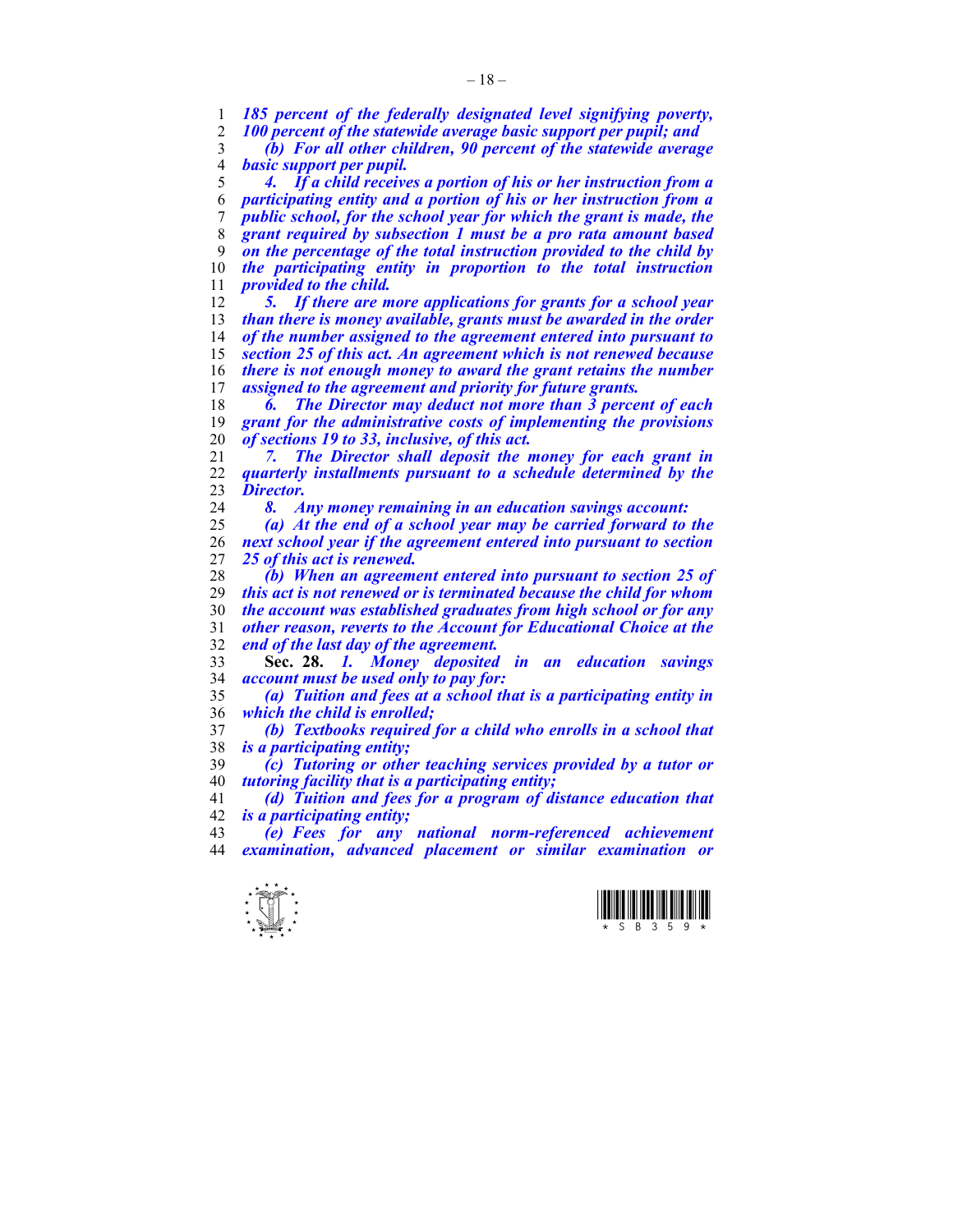*standardized examination required for admission to a college or university; (f) If the child is a pupil with a disability, as that term is defined in NRS 388.417, fees for any special instruction or special services provided to the child; (g) Tuition and fees at an eligible institution that is a participating entity; (h) Textbooks required for the child at an eligible institution that is a participating entity or to receive instruction from any other participating entity; (i) Fees for the management of the education savings account, as described in section 29 of this act; (j) Transportation required for the child to travel to and from a participating entity or any combination of participating entities up to but not to exceed \$750 per school year; or (k) Purchasing a curriculum or any supplemental materials required to administer the curriculum. 2. A participating entity that receives a payment authorized by subsection 1 shall not: (a) Refund any portion of the payment to the parent who made the payment, unless the refund is for an item that is being returned or an item or service that has not been provided; or (b) Rebate or otherwise share any portion of the payment with the parent who made the payment. 3. A parent who receives a refund pursuant to subsection 2 shall deposit the refund in the education savings account from which the money refunded was paid. 4. Nothing in this section shall be deemed to prohibit a parent or child from making a payment for any tuition, fee, service or product described in subsection 1 from a source other than the education savings account of the child.* **Sec. 29.** *1. The Director shall qualify one or more private financial management firms to manage education savings accounts and shall establish reasonable fees, based on market rates, for the management of education savings accounts. 2. An education savings account must be audited randomly each year by a certified or licensed public accountant. The Director may provide for additional audits of an education savings account as it determines necessary. 3. If the Director determines that there has been substantial misuse of the money in an education savings account, the Director may: (a) Freeze or dissolve the account, subject to any regulations adopted by the Director providing for notice of such action and opportunity to respond to the notice; and* 

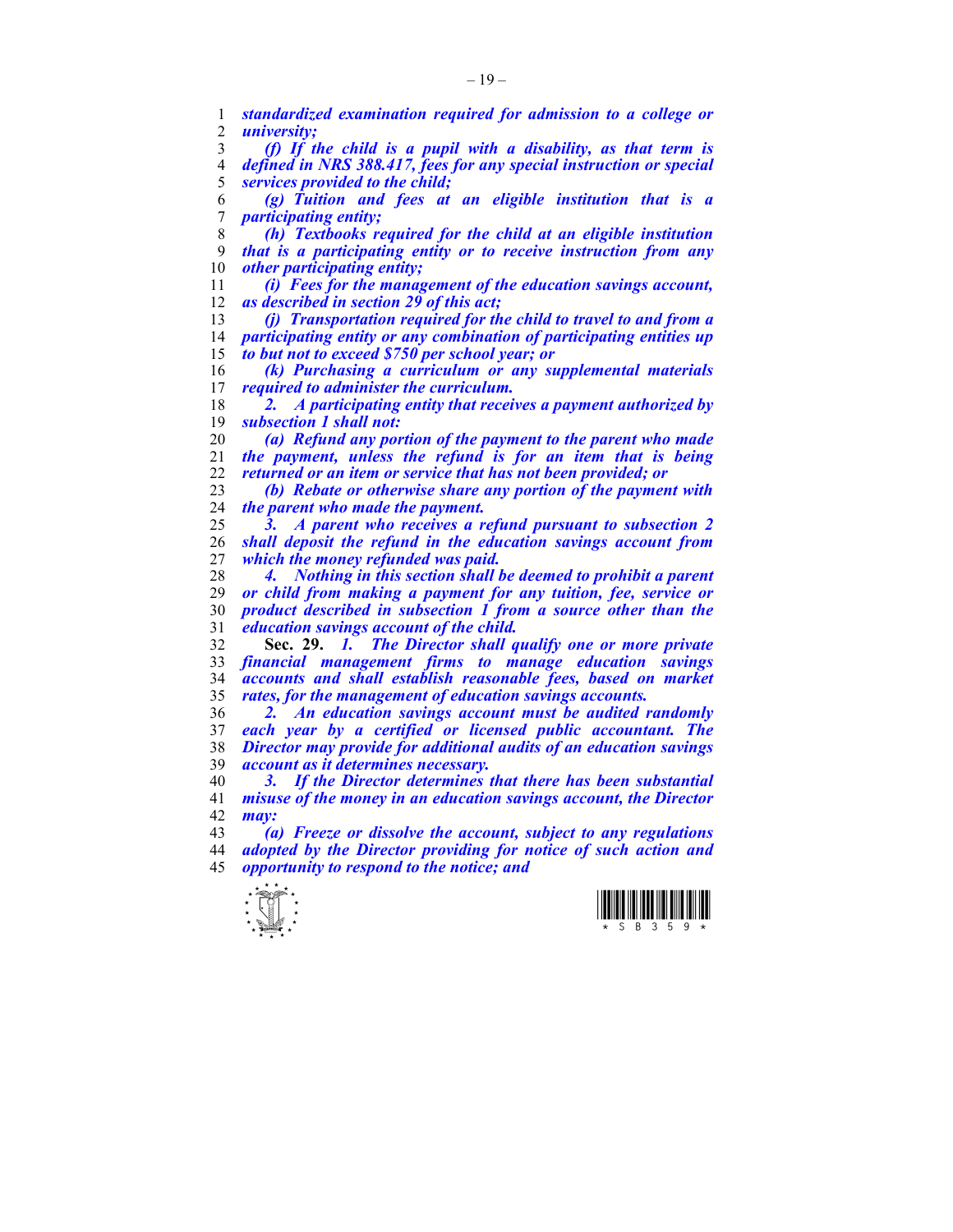*(b) Give notice of his or her determination to the Attorney General or the district attorney of the county in which the parent resides.*

**Sec. 30.** *1. The following persons may become a participating entity by submitting an application demonstrating that the person is:* 

*(a) A private school licensed pursuant to chapter 394 of NRS or exempt from such licensing pursuant to NRS 394.211;* 

*(b) An eligible institution;* 

*(c) A program of distance education that is not operated by a public school or the Department of Education;* 

*(d) A tutor or tutoring facility that meets the criteria established by the Director to serve as a participating entity;* 

*(e) The parent of a child; or* 

*(f) Any other person who provides educational services and meets the criteria established by the Director to serve as a participating entity.* 

*2. The Director shall approve an application submitted pursuant to subsection 1 or request additional information to demonstrate that the person meets the criteria to serve as a participating entity. If the applicant is unable to provide such additional information, the Director may deny the application.* 

*3. If it is reasonably expected that a participating entity will receive, from payments made from education savings accounts, more than \$50,000 during any school year, the participating entity shall annually, on or before the date prescribed by the Director by regulation:* 

*(a) Post a surety bond in an amount equal to the amount reasonably expected to be paid to the participating entity from education savings accounts during the school year; or* 

*(b) Provide evidence satisfactory to the Director that the participating entity otherwise has unencumbered assets sufficient to pay to the Director an amount equal to the amount described in paragraph (a).* 

*4. Each participating entity that accepts payments made from education savings accounts shall provide a receipt for each such payment to the parent who makes the payment.* 

*5. The Director may refuse to allow an entity described in subsection 1 to continue to participate in the grant program pursuant to sections 19 to 33, inclusive, of this act if the Director determines that the entity:* 

*(a) Has routinely failed to comply with the provisions of sections 19 to 33, inclusive, of this act; or* 

*(b) Has failed to provide any educational services required by law to a child receiving instruction from the entity if the entity is* 



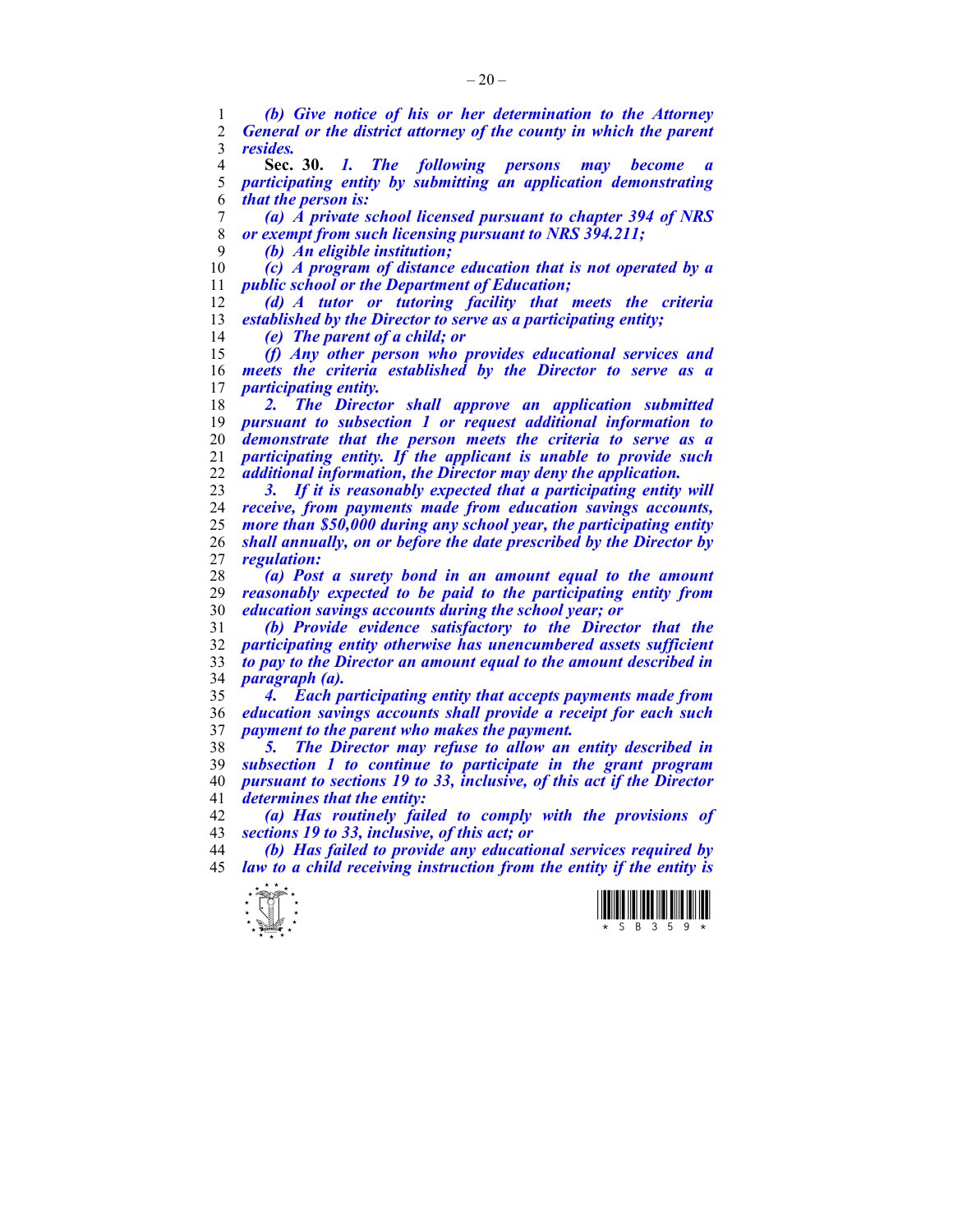*accepting payments made from the education savings account of the child.* 

*6. If the Director takes an action described in subsection 5 against an entity described in subsection 1, the Director shall provide immediate notice of the action to each parent of a child receiving instruction from the entity who has entered into or renewed an agreement pursuant to section 25 of this act and on behalf of whose child a grant of money has been deposited pursuant to section 27 of this act.* 

**Sec. 31.** *1. Each participating entity that accepts payments for tuition and fees made from education savings accounts shall:* 

*(a) Ensure that each child on whose behalf a grant of money has been deposited pursuant to section 27 of this act and who is receiving instruction from the participating entity takes:* 

*(1) Any examinations in mathematics and English language arts required for pupils of the same grade pursuant to chapter 389 of NRS; or* 

*(2) Norm-referenced achievement examinations in mathematics and English language arts each school year;* 

*(b) Provide for value-added assessments of the results of the examinations described in paragraph (a); and* 

*(c) Subject to the Family Educational Rights and Privacy Act of 1974, 20 U.S.C. § 1232g, and any regulations adopted pursuant thereto, provide the results of the examinations described in paragraph (a) to the Department of Education or an organization designated by the Department pursuant to subsection 4.* 

*2. The Department of Education shall:* 

*(a) Aggregate the examination results provided pursuant to subsection 1 according to the grade level, gender, race and family income level of each child whose examination results are provided; and* 

*(b) Subject to the Family Educational Rights and Privacy Act of 1974, 20 U.S.C. § 1232g, and any regulations adopted pursuant thereto, make available on the Internet website of the Department: (1) The aggregated results and any associated learning* 

*gains; and* 

*(2) After 3 school years for which examination data has*  been collected, the graduation rates, as applicable, of children *whose examination results are provided.* 

*3. The Director shall administer an annual survey of parents who enter into or renew an agreement pursuant to section 25 of this act. The survey must ask each parent to indicate the number of years the parent has entered into or renewed such an agreement and to express:* 



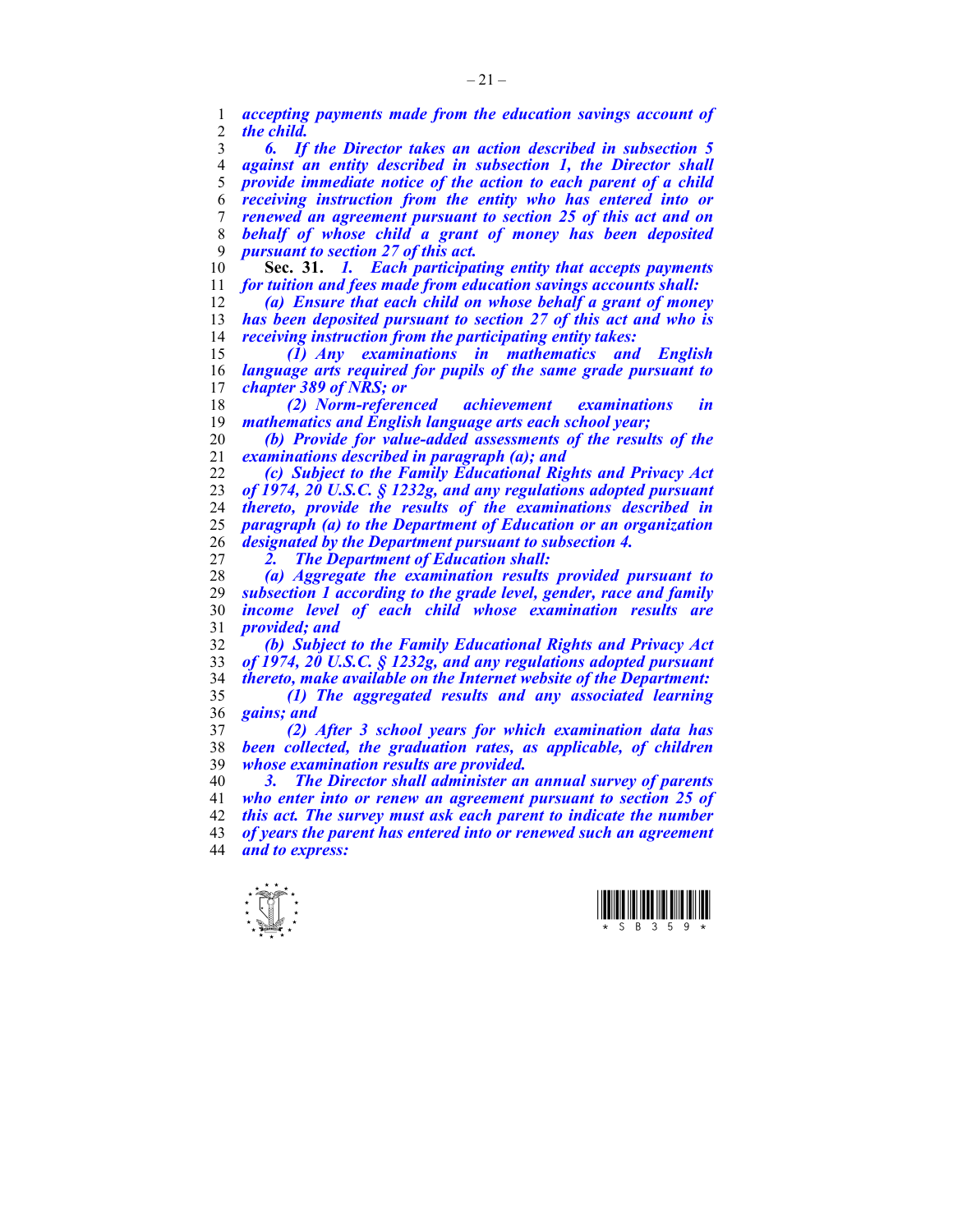1 *(a) The relative satisfaction of the parent with the grant*  2 *program established pursuant to sections 19 to 33, inclusive, of*  3 *this act; and* 

*(b) The opinions of the parent regarding any topics, items or*  issues that the Director determines may aid the Director in *evaluating and improving the effectiveness of the grant program established pursuant to 19 to 33, inclusive, of this act.* 

8 *4. The Department may arrange for a third-party*  9 *organization to perform the duties of the Department prescribed*  by this section.<br>Sec. 32. 1.

11 **Sec. 32.** *1. The Director shall annually make available a*  12 *list of participating entities, other than any parent of a child.* 

*2. Subject to the Family Educational Rights and Privacy Act of 1974, 20 U.S.C. § 1232g, and any regulations adopted pursuant thereto, the Department shall annually require the resident school district of each child on whose behalf a grant of money is made pursuant to section 27 of this act to provide to the participating entity any educational records of the child.*

**Sec. 33.** *Except as otherwise provided in sections 19 to 33, inclusive, of this act, nothing in the provisions of sections 19 to 33, inclusive, of this act shall be deemed to limit the independence or autonomy of a participating entity or to make the actions of a participating entity the actions of the State Government.* 

24 **Sec. 34.** NRS 388D.110 is hereby amended to read as follows: 25 388D.110 1. The parent of an opt-in child shall provide 26 notice to the school district where the child would otherwise attend 27 or the charter school in which the child was previously enrolled, as 28 applicable, that the child is an opt-in child as soon as practicable after entering into an agreement to establish an education savings 30 account pursuant to **[**NRS 353B.850.**]** *section 25 of this act.* Such 31 notice must also include:

32 (a) The full name, age and gender of the child; and

33 (b) The name and address of each parent of the child.

34 2. The superintendent of schools of a school district or the 35 governing body of a charter school, as applicable, shall accept a 36 notice provided pursuant to subsection 1 and shall not require any 37 additional assurances from the parent who filed the notice.

38 3. The school district or the charter school, as applicable, shall 39 provide to a parent who files a notice pursuant to subsection 1, a 40 written acknowledgement which clearly indicates that the parent has 41 provided the notification required by law and that the child is an 42 opt-in child. The written acknowledgment shall be deemed proof of 43 compliance with Nevada's compulsory school attendance law.

44 **Sec. 35.** NRS 388D.270 is hereby amended to read as follows: 45 388D.270 1. A scholarship organization must:



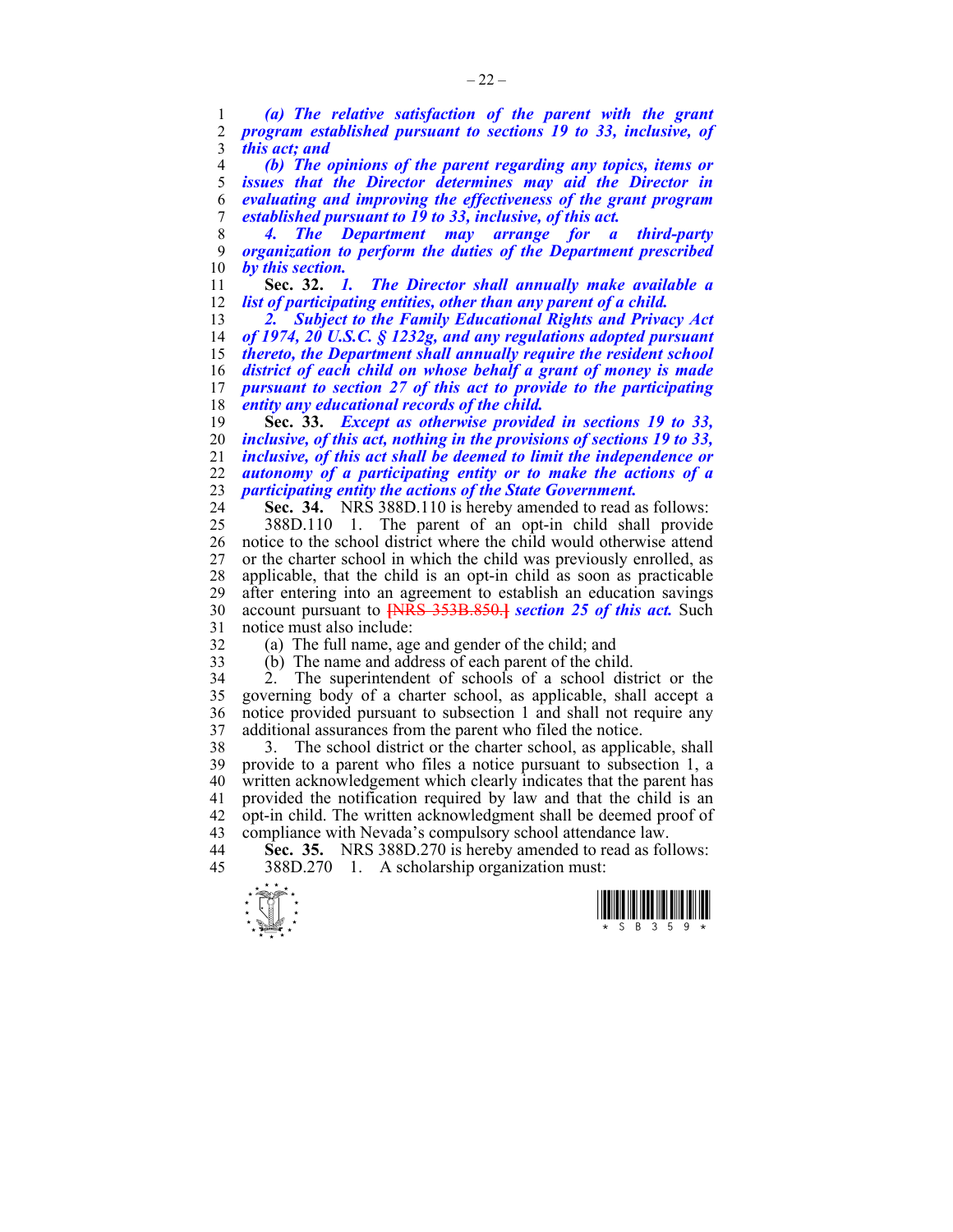1 (a) Be exempt from taxation pursuant to section  $501(c)(3)$  of the<br>2 Internal Revenue Code 26 U S C  $\frac{8}{301(c)(3)}$ Internal Revenue Code, 26 U.S.C.  $\S$  501(c)(3).

3 (b) Not own or operate any school in this State, including, 4 without limitation, a private school, which receives any grant money<br>5 pursuant to the Nevada Educational Choice Scholarship Program. 5 pursuant to the Nevada Educational Choice Scholarship Program.

6 (c) Accept donations from taxpayers and other persons and may 7 also solicit and accept gifts and grants.

8 (d) Not expend more than 5 percent of the total amount of 9 money accepted pursuant to paragraph (c) to pay its administrative 10 expenses.

11 (e) Provide grants on behalf of pupils who are members of a 12 household that has a household income which is not more than 300 13 percent of the federally designated level signifying poverty to allow 14 those pupils to attend schools in this State chosen by the parents or 15 legal guardians of those pupils, including, without limitation, private 16 schools. The total amount of a grant provided by the scholarship organization on behalf of a pupil pursuant to this paragraph must not 17 organization on behalf of a pupil pursuant to this paragraph must not 18 exceed \$7,755 for Fiscal Year 2015-2016.

19 (f) Not limit to a single school the schools for which it provides 20 grants.

21 (g) Except as otherwise provided in paragraph (e), not limit to 22 specific pupils the grants provided pursuant to that paragraph.

23 2. The maximum amount of a grant provided by the 24 scholarship organization pursuant to paragraph (e) of subsection 1 25 must be adjusted on July 1 of each year for the fiscal year beginning 26 that day and ending June 30 in a rounded dollar amount 27 corresponding to the percentage of increase in the Consumer Price 28 Index (All Items) published by the United States Department of Labor for the preceding calendar year. On May 1 of each year, the 30 **[**Department of Education**]** *Director* shall determine the amount of 31 increase required by this subsection, establish the adjusted amounts 32 to take effect on July 1 of that year and notify each scholarship 33 organization of the adjusted amounts. The **[**Department of 34 Education**]** *Director* shall also post the adjusted amounts on **[**its**]** *the*  35 Internet website **[**.**]** *of the Office of Educational Choice.*

36 3. A grant provided on behalf of a pupil pursuant to subsection 37 1 must be paid directly to the school chosen by the parent or legal 38 guardian of the pupil.

39 4. A scholarship organization shall provide each taxpayer and 40 other person who makes a donation, gift or grant of money to the 41 scholarship organization pursuant to paragraph (c) of subsection 1 42 with an affidavit, signed under penalty of perjury, which includes, 43 without limitation:

44 (a) A statement that the scholarship organization satisfies the 45 requirements set forth in subsection 1; and



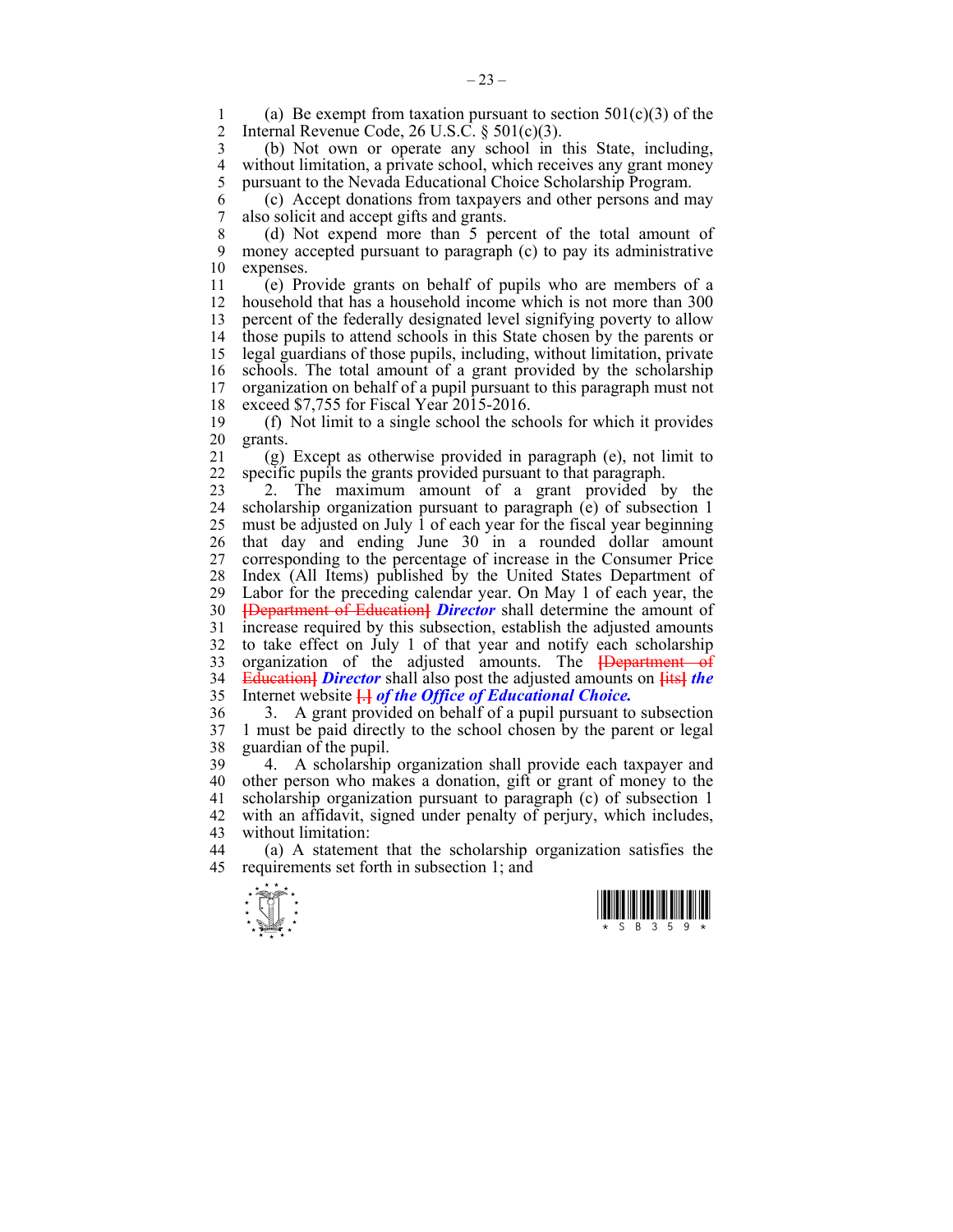1 (b) The total amount of the donation, gift or grant made to the scholarship organization.

3 5. Each school in which a pupil is enrolled for whom a grant is 4 provided by a scholarship organization shall maintain a record of the 5 academic progress of the pupil. The record must be maintained in 6 such a manner that the information may be aggregated and reported 7 for all such pupils if reporting is required by the regulations of the 8 **[**Department of Education.**]** *Director.*

9 6. The **[**Department of Education:**]** *Director:*

10 (a) Shall adopt regulations prescribing the contents of and 11 procedures for applications for grants provided pursuant to 12 subsection 1.

13 (b) May adopt such other regulations as the **[**Department**]** 14 **Director** determines necessary to carry out the provisions of this 15 section.

16 7. As used in this section, "private school" has the meaning ascribed to it in NRS 394 103 ascribed to it in NRS 394.103.

18 **Sec. 36.** NRS 388D.280 is hereby amended to read as follows:

19 388D.280 A scholarship organization which receives a 20 donation, gift or grant of money described in NRS 388D.270 shall 21 report to the **[**Department of Education,**]** *Director* on or before 22 January 31 of each year, on a form prescribed by the **[**Department:**]** 23 *Director:*

24 1. The name, address and contact information of the 25 scholarship organization;

26 2. The total number of such donations, gifts and grants 27 received by the scholarship organization during the immediately 28 preceding calendar year;

29 3. The total dollar amount of such donations, gifts and grants 30 received during the immediately preceding calendar year;

31 4. The total number of pupils for whom the scholarship 32 organization made grants during the immediately preceding calendar 33 year pursuant to NRS 388D.270;

34 5. The total dollar amount of such grants made during the 35 immediately preceding calendar year; and

36 6. For each school for which such a grant was made during the 37 immediately preceding calendar year:

38 (a) The name and address of the school;

39 (b) The number of pupils enrolled in the school for whom such a 40 grant was made; and

41 (c) The total dollar amount of such grants provided for pupils 42 enrolled in the school.

43 **Sec. 37.** NRS 392.033 is hereby amended to read as follows:

44 392.033 1. The State Board shall adopt regulations which 45 prescribe the courses of study required for promotion to high school,



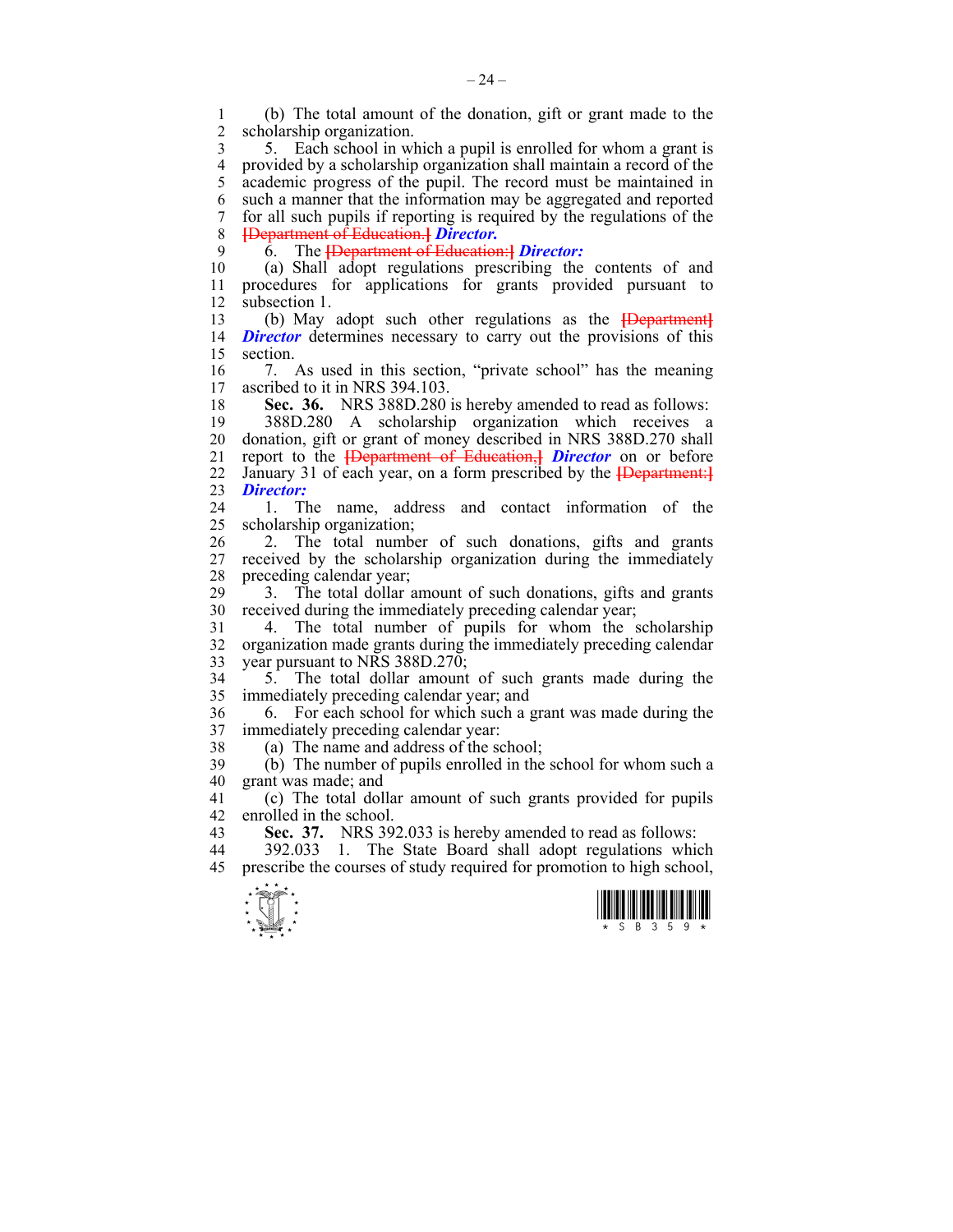1 including, without limitation, English language arts, mathematics,<br>2 science and social studies. The regulations may include the credits science and social studies. The regulations may include the credits 3 to be earned in each course.

4 2. Except as otherwise provided in subsection 4, the board of 5 trustees of a school district shall not promote a pupil to high school 5 trustees of a school district shall not promote a pupil to high school 6 if the pupil does not complete the course of study or credits required 7 for promotion. The board of trustees of the school district in which 8 the pupil is enrolled may provide programs of remedial study to 9 complete the courses of study required for promotion to high school.

10 3. The board of trustees of each school district shall adopt a 11 procedure for evaluating the course of study or credits completed by 12 a pupil who transfers to a junior high or middle school from a junior 13 high or middle school in this State or from a school outside of this 14 State.

15 4. The board of trustees of each school district shall adopt a 16 policy that allows a pupil who has not completed the courses of 17 study or credits required for promotion to high school to be placed study or credits required for promotion to high school to be placed 18 on academic probation and to enroll in high school. A pupil who is 19 on academic probation pursuant to this subsection shall complete 20 appropriate remediation in the subject areas that the pupil failed to 21 pass. The policy must include the criteria for eligibility of a pupil to 22 be placed on academic probation. A parent or guardian may elect 23 not to place his or her child on academic probation but to remain in 24 grade 8.

25 5. A homeschooled child or opt-in child who enrolls in a public 26 high school shall, upon initial enrollment:

27 (a) Provide documentation sufficient to prove that the child has 28 successfully completed the courses of study required for promotion 29 to high school through an accredited program of homeschool study to high school through an accredited program of homeschool study 30 recognized by the board of trustees of the school district or from a 31 participating entity, as applicable;

32 (b) Demonstrate proficiency in the courses of study required for 33 promotion to high school through an examination prescribed by the 34 board of trustees of the school district; or

35 (c) Provide other proof satisfactory to the board of trustees of 36 the school district demonstrating competency in the courses of study 37 required for promotion to high school.

38 6. As used in this section, "participating entity" has the 39 meaning ascribed to it in **[**NRS 353B.750.**]** *section 16 of this act.*

40 **Sec. 38.** 1. There is hereby appropriated from the State 41 General Fund to the Office of Educational Choice created by section 42 21 of this act for expenses to administer the Education Savings 43 Account Program pursuant to sections 19 to 33, inclusive, of this act 44 and the Educational Choice Scholarship Program the following 45 sums:



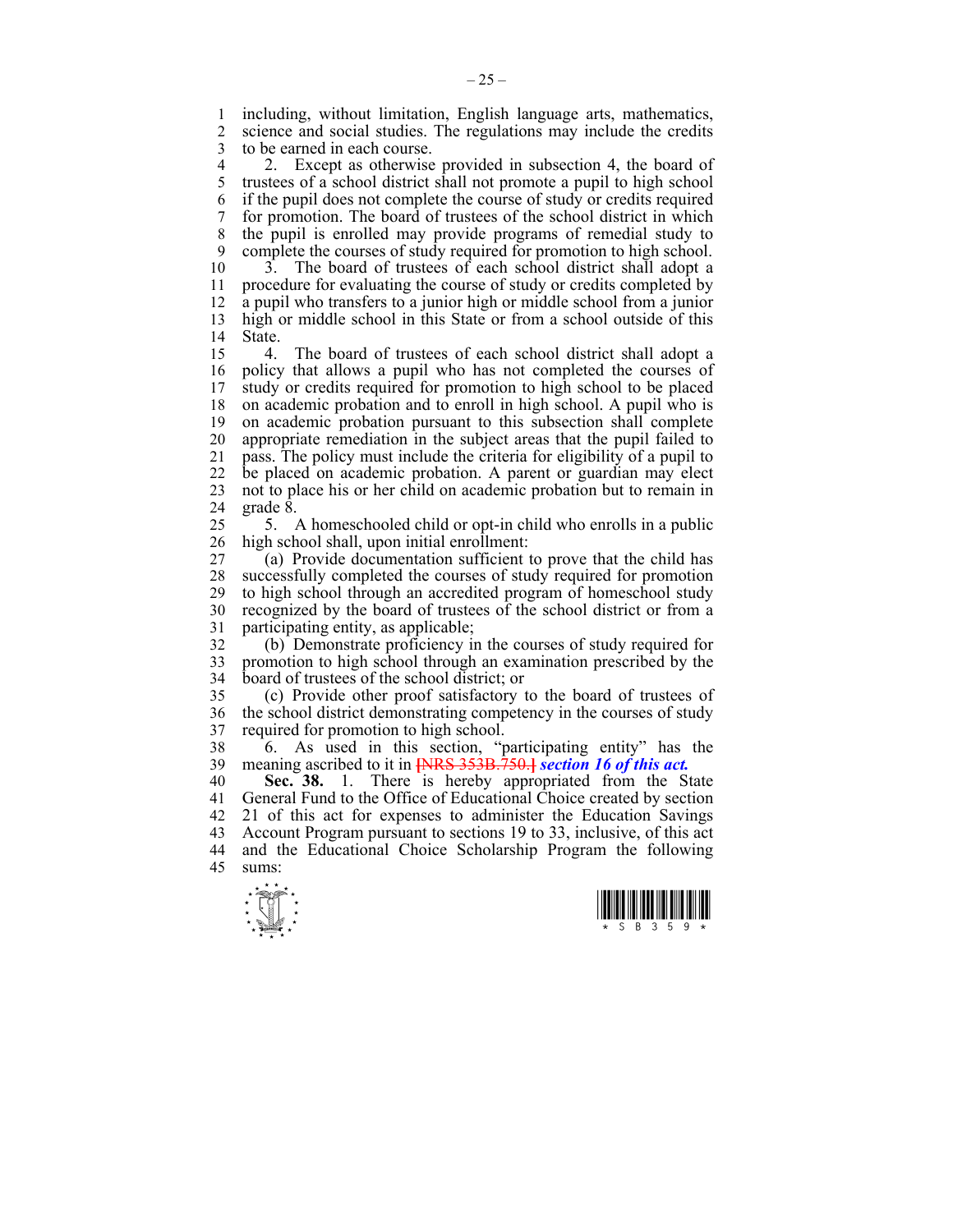1 For the Fiscal Year 2017-2018 .................................. \$723,646 2 For the Fiscal Year 2018-2019 .................................. \$891,444 3 2. There is hereby appropriated from the State General Fund to 4 the Office of Educational Choice created by section 21 of this act to 5 be used only for grants made pursuant to sections 19 to 33, be used only for grants made pursuant to sections 19 to 33, 6 inclusive, of this act the following sums: 7 For the Fiscal Year 2017-2018 ............................. \$24,276,354 8 For the Fiscal Year 2018-2019 ............................. \$34,108,556 9 3. The sums appropriated by subsection 1 are available for 10 either fiscal year. Any remaining balance of those sums must not be 11 committed for expenditure after June 30, 2019, by the entity to 12 which the appropriation is made or any entity to which money from 13 the appropriation is granted or otherwise transferred in any manner, 14 and any portion of the appropriated money remaining must not be 15 spent for any purpose after September 20, 2019, by either the entity 16 to which the money was appropriated or the entity to which the 17 money was subsequently granted or transferred, and must be 18 reverted to the State General Fund on or before September 20, 2019. 19 **Sec. 39.** The provisions of subsection 1 of NRS 218D.380 do 20 not apply to any provision of this act which adds or revises a 21 requirement to submit a report to the Legislature. 22 **Sec. 40.** For the purposes of section 23 of this act and 23 notwithstanding the provisions of that section, the limitation on the 24 total number of first-time applicants in any school district for whom 25 a grant may be made pursuant to sections 19 to 33, inclusive, of this 26 act for the 2017-2018 school year must be calculated on the basis of 27 the average daily enrollment of pupils for the quarter in the 28 2016-2017 school year that was reported on or before July 1, 2017, 29 by the school district to the Department of Education pursuant to 30 NRS 387.1233. As used in this section, "first-time applicant" has 31 the meaning ascribed to it in section 23 of this act. 32 **Sec. 41.** 1. Any regulations adopted by the State Treasurer to 33 carry out the provisions of NRS 353B.700 to 353B.930, inclusive, 34 before the effective date of this act remain in force until amended by

35 the Director of the Office of Educational Choice created by section 36 21 of this act. The regulations may be enforced by the Director as 37 though the Director had adopted the regulations.

38 2. Any contract or other agreement entered into by the State 39 Treasurer relating to the provisions of NRS 353B.700 to 353B.930, 40 inclusive, before the effective date of this act is binding upon the 41 Office of Educational Choice.

42 3. As soon as practicable after the effective date of this act, the 43 State Treasurer shall:



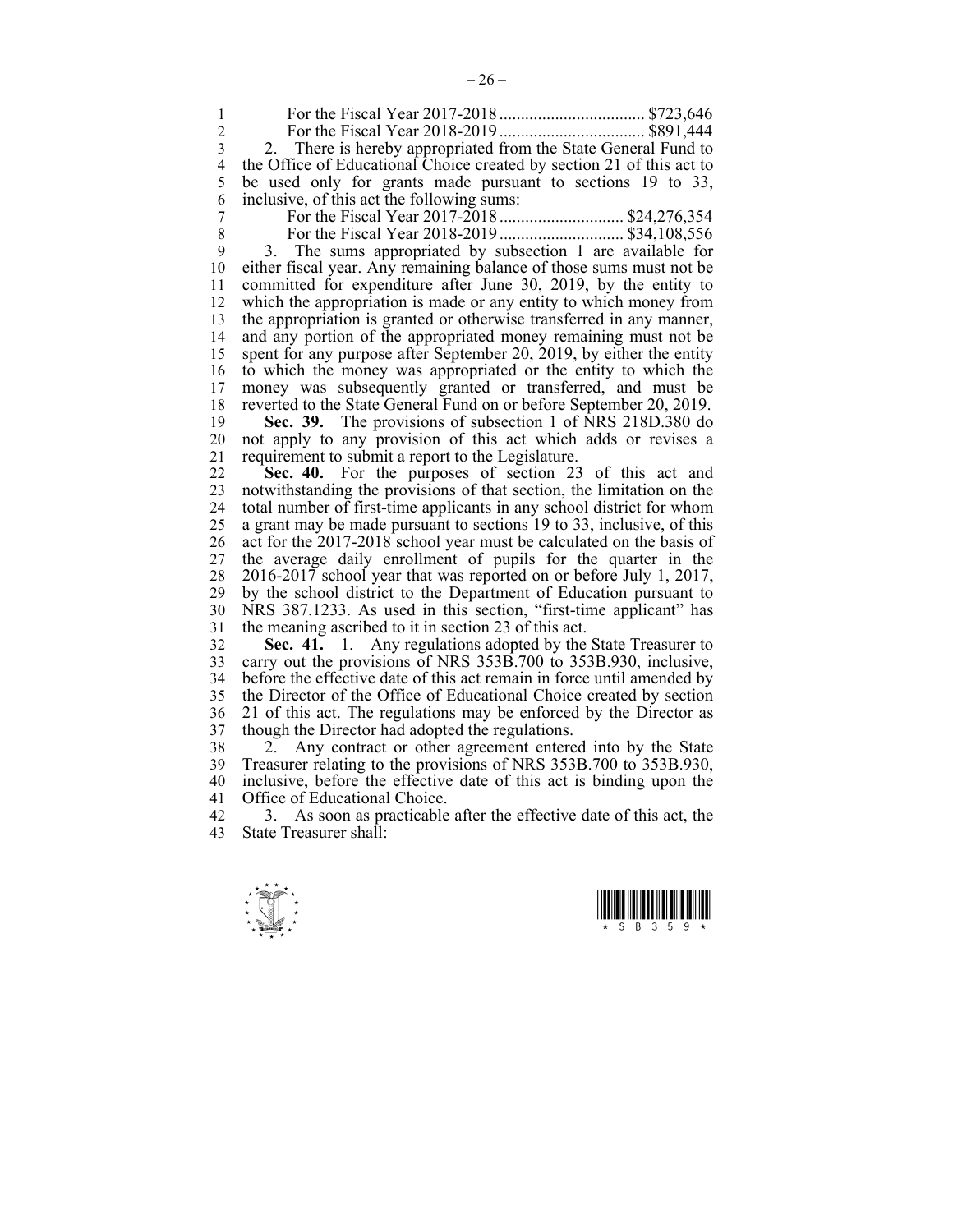1 (a) Assign a number to each agreement that was entered into for 2 the establishment of an education savings account that corresponds 3 to the order in which the application was approved.

4 (b) Transfer the agreements, all information and data relating to<br>5 the agreements and any other documents or information requested the agreements and any other documents or information requested 6 by the Director.

7 **Sec. 42.** NRS 353B.700, 353B.710, 353B.720, 353B.730, 8 353B.740, 353B.750, 353B.760, 353B.770, 353B.820, 353B.850, 9 353B.860, 353B.870, 353B.880, 353B.900, 353B.910, 353B.920<br>10 and 353B.930 are hereby repealed. and 353B.930 are hereby repealed.

11 **Sec. 43.** 1. This section and sections 2 to 22, inclusive, 24 to 12 38, inclusive, 40, 41 and 42 of this act become effective upon 13 passage and approval.<br>14 2. Section 23 of

14 2. Section 23 of this act becomes effective upon passage and 15 approval for the purpose of adopting any regulations and performing 16 any other preparatory administrative tasks that are necessary to carry 17 out the provisions of that section, and on July 1, 2017, for all other 18 purposes.

19 <sup>3</sup>. Section 39 of this act becomes effective on July 1, 2017.

## **LEADLINES OF REPEALED SECTIONS**

 **353B.700 Definitions.** 

- **353B.710 "Education savings account" defined.**
- **353B.720 "Eligible institution" defined.**
- **353B.730 "Opt-in child" defined.** 
	- **353B.740 "Parent" defined.**
	- **353B.750 "Participating entity" defined.**
	- **353B.760 "Program of distance education" defined.**
	- **353B.770 "Resident school district" defined.**
	- **353B.820 Regulations.**

 **353B.850 Establishment of account; requirements; termination and renewal of agreement to establish account; prohibition against establishing account for child attending school outside this State or homeschooled child.** 

 **353B.860 Grant of money required to be deposited in account; amount of grant; deduction of administrative costs; money remaining in account carries forward if written agreement renewed.** 

 **353B.870 Limitations on use of money deposited in account; refunds and rebates.**